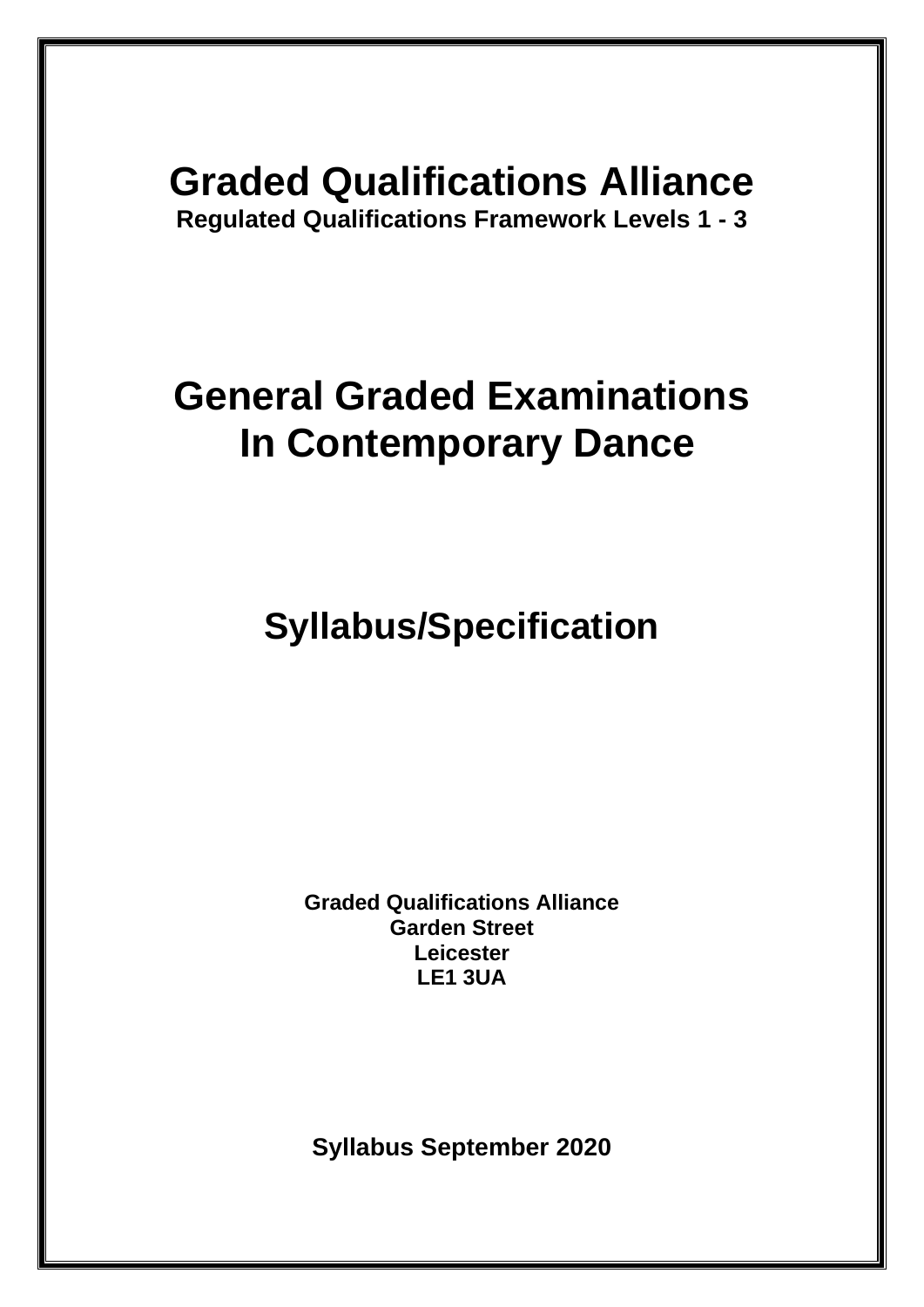## **Contents**

| 1.  | Rationale                                                 | 3                       |
|-----|-----------------------------------------------------------|-------------------------|
| 2.  | <b>Specification Aims</b>                                 | 3                       |
| 3.  | <b>Specification Objectives</b>                           | $\overline{\mathbf{4}}$ |
| 4.  | Progression                                               | $\overline{4}$          |
| 5.  | <b>Target Groups</b>                                      | 4                       |
| 6.  | <b>Specification Overview</b>                             | 5                       |
| 7.  | <b>Subject Content</b>                                    | 5                       |
| 8.  | <b>Examination Components</b>                             | 6                       |
| 9.  | <b>Total Qualification Time</b>                           | 6                       |
| 10. | <b>Availability of Examinations and Entry Details</b>     | 7                       |
| 11. | <b>Duration of Examinations</b>                           | $\overline{7}$          |
|     | 12. Scheme of Assessment                                  | 8                       |
| 13. | Level 1 Assessment Criteria                               | 10                      |
|     | 14. Level 2 Assessment Criteria                           | 12 <sub>2</sub>         |
|     | 15. Level 3 Assessment Criteria                           | 14                      |
| 16. | Marking                                                   | 16                      |
| 17. | <b>Level Descriptions</b>                                 | 16                      |
| 18. | <b>National Standards</b>                                 | 17                      |
| 19. | <b>Candidates with Additional Needs</b>                   | 19                      |
| 20. | <b>Examination Results</b>                                | 19                      |
| 21. | Awards of Pass, Pass with Merit, or Pass with Distinction | 19                      |
| 22. | Language and Bias                                         | 20                      |
| 23. | <b>Statutory Requirements</b>                             | 20                      |
| 24. | <b>Validity of Specification</b>                          | 20                      |
|     |                                                           |                         |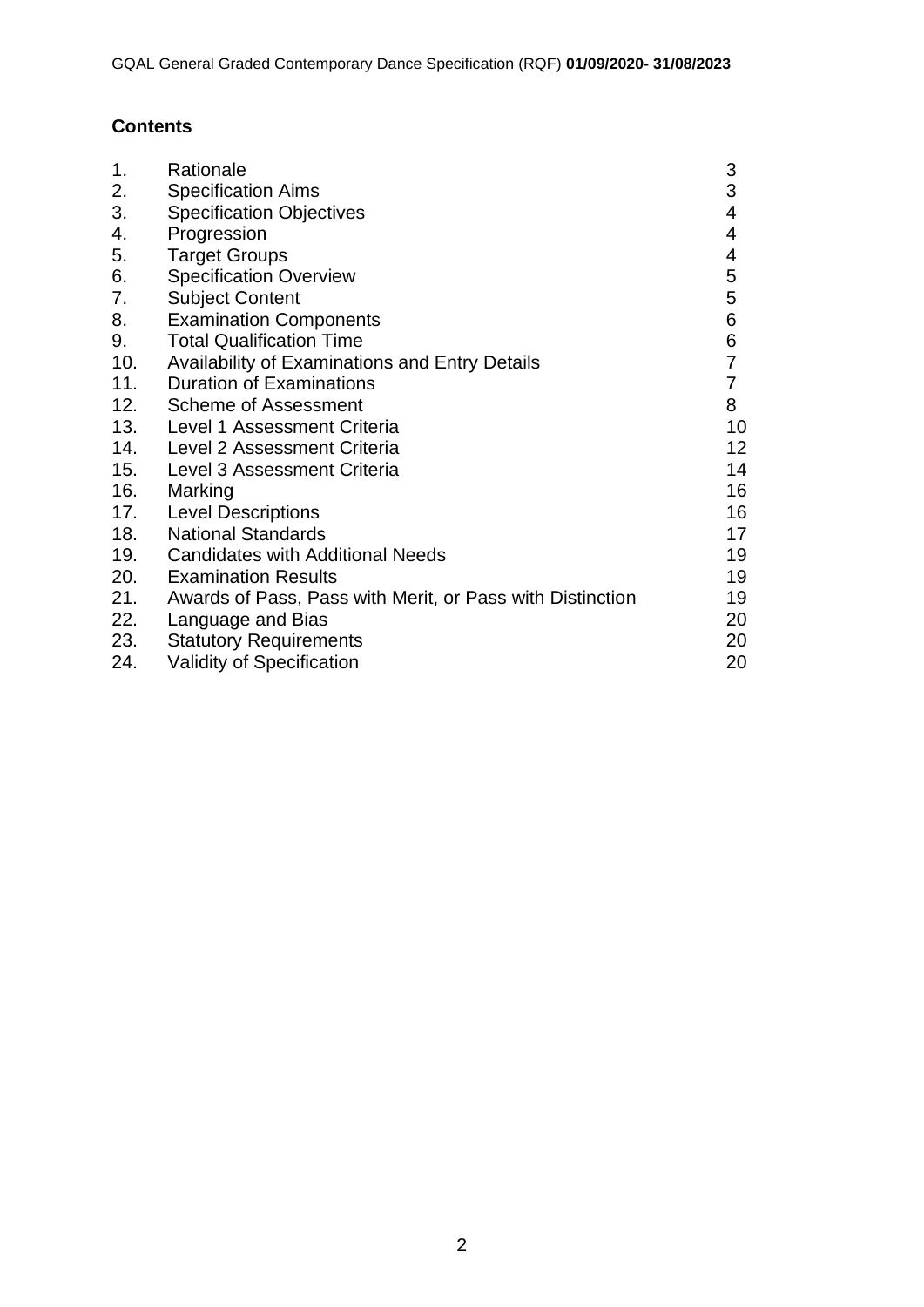#### **1. Rationale**

Contemporary Dance developed during the mid-twentieth century and has since grown to become one of the dominant genres for formally trained dancers throughout the world. Contemporary Dance is complex, rich and ever expanding. It encompasses a wide range of styles, techniques and movement philosophies.

With an innate ability and interest in embracing different body shapes, different cultural influences and new styles and ideas as they appear, Contemporary Dance is extremely exciting, has broad appeal and readily stimulates creativity.

Contemporary Dance continuously explores the cutting edge of performance art and therefore remains current and relevant to society as a valid and useful means of expression. As a reflection of contemporary society, it is common professional practice for dancers to assist the choreographer during the creative process by improvising or generating original movement material. They may also be required to improvise in performance.

Due to its nature, Contemporary Dance focuses training practices on preparing the dancer as an artistic athlete and creative collaborator. The dancer's body is required to be fit and healthy and ready to move in different ways. There will also be the expectation that the dancer has practiced and is confident with the rehearsal process. They must be able to engage with and help to facilitate the transformation of ideas into movement sequences, to co-operate and work with their team and to suggest solutions as and when problems arise.

This Specification offers candidates the opportunity to participate in Contemporary Dance for their own personal development, to prepare for a career specifically in the field of Contemporary Dance or to develop a wide variety of skills that are useful for a broad range of activities and careers, particularly within the creative and arts industries.

## **2. Specification Aims**

The content and structure of this specification aims to encourage Programmes of Study in a variety of Contemporary Dance styles to be developed. Programmes of Study can focus specifically on a style, such as Graham or Cunningham or others, or they can offer a more general foundation of study in a generic or eclectic style.

A course of study based on this specification aims to:

- promote Contemporary Dance as a medium for personal expression and enjoyment;
- encourage the acquisition and development of personal and social skills;
- provide access to structured Contemporary Dance training and examinations from the starting point of a complete beginner;
- provide access to Contemporary Dance as a vocation;
- encourage the acquisition of aesthetic and critical understanding and judgement;
- develop awareness of the cultural contribution of dance.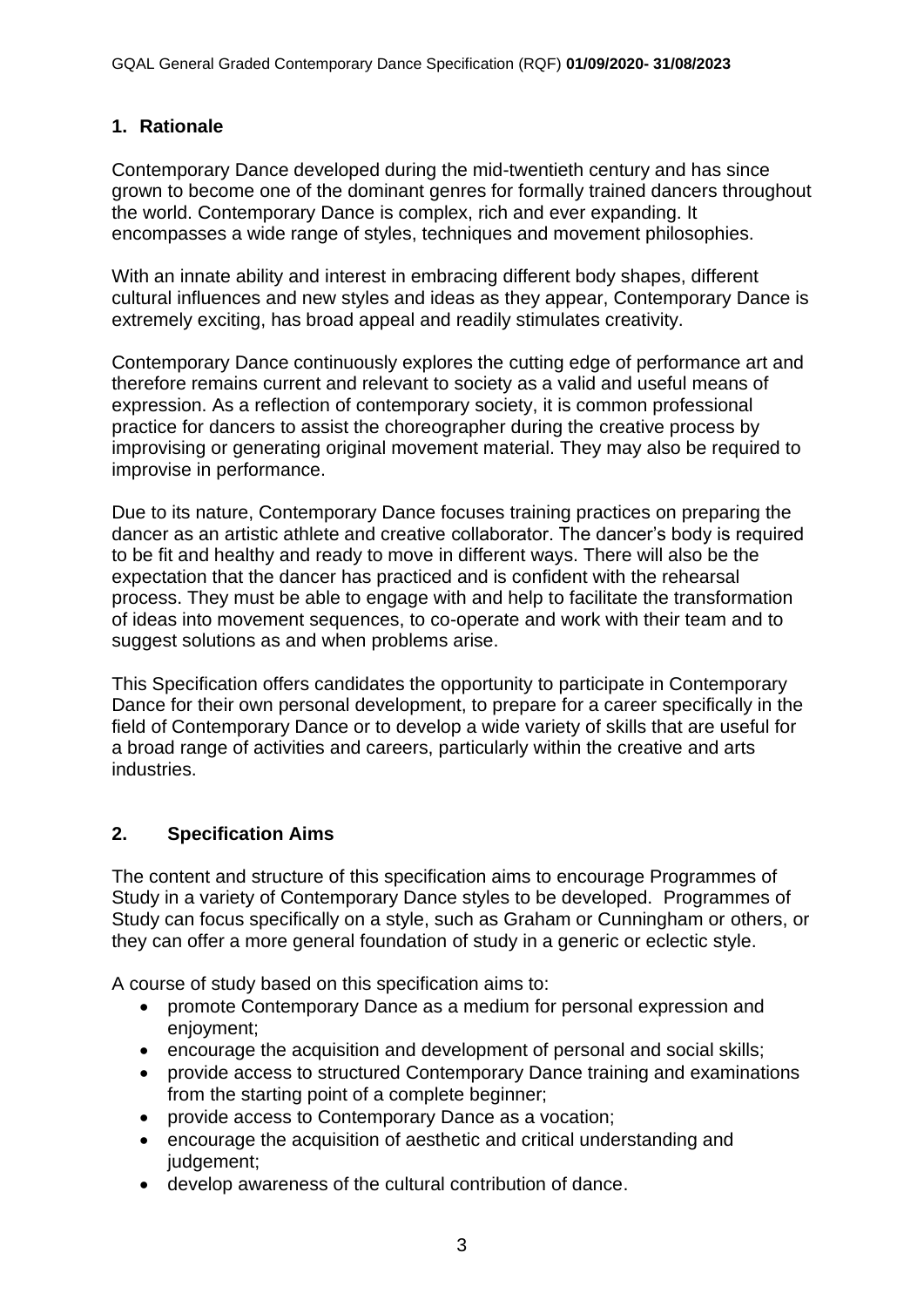## **3. Specification Objectives**

The content is intended to enable the following objectives to be met through a course of study and graded examinations based on this Specification, providing opportunities for:

- practical work based on sound principles that pay due regard to the health, safety and wellbeing of those involved;
- developing an applied working knowledge of kinesiology;
- increasing kinaesthetic awareness, physical coordination and spatial awareness;
- developing the technical, performance and creative skills required from a Contemporary Dancer;
- understanding and contributing to Contemporary Dance as an art form;
- responding to and interpreting a variety of stimuli;
- measuring and rewarding achievement.

The purpose may be summarised as fostering intuitive, aesthetic and imaginative thinking expressed through dance and encouraging active and continuing participation in the performing arts.

## **4. Progression**

Progression is achieved through the Graded Examination structure, with each of the eight grades being progressively differentiated by content and the expected standard of performance. Opportunities are available to further extend and develop individual abilities by courses leading to vocational, professional and teaching qualifications.

The opportunities for progression underline the contribution of the Specification for Graded Examinations in Contemporary Dance to the national provision of training and qualifications for dancers in the theatre and allied professions. Candidates are able to select pathways that provide for the development of expressive and/or applied abilities and interests and to work towards qualifications that meet their aspirations for a range of careers (e.g. as performers, professional dancers, or teachers).

## **5. Target Groups**

This Specification is designed to provide opportunities for candidates from six years of age and onwards, though are typically taken by the six to eighteen age range.

A typical candidate might be expected to take twelve years of study to progress from Grade 1 to Grade 8. Entry to the grades is not age related and is open to any prospective candidate who has the physical capability to safely undertake the study requirements. Candidates with additional educational needs are not targeted separately although special provision can be made for them.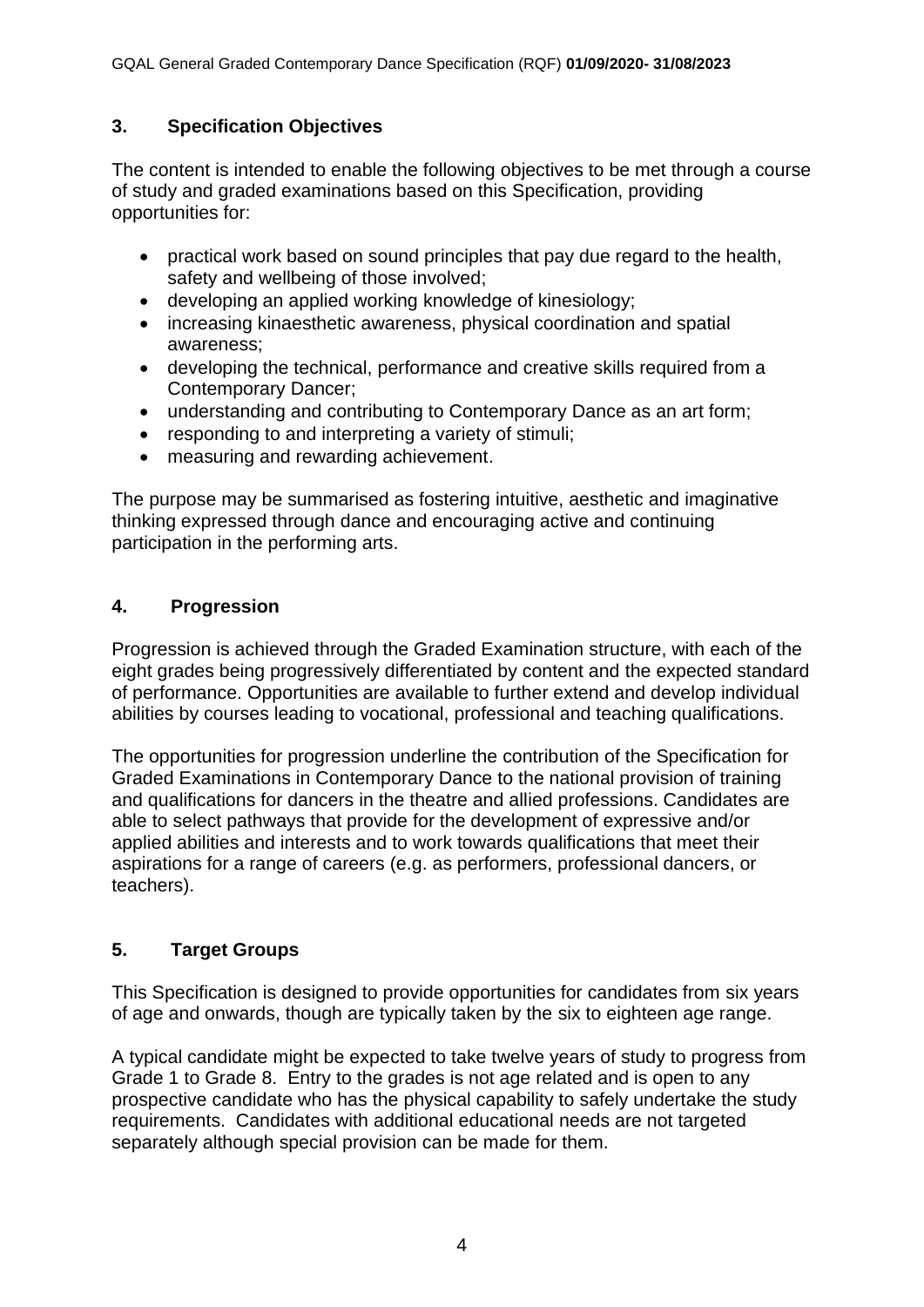Continuing Education candidates include those returning to learn Contemporary Dance as well as those starting to learn as mature candidates. No prior learning or ability is required but prospective candidates are expected to start at a grade appropriate to their physical capabilities. There are no age restrictions, the age of candidates being entered for these examinations could include those who are 70+. Mature candidates who are considering learning dance are encouraged to contact GQAL for a list of teachers in their area and for advice on what is appropriate to them.

| <b>Age or Description</b>   | <b>Grades</b>  | <b>RQF Level</b>    |
|-----------------------------|----------------|---------------------|
| $6 - 13$                    | $1 - 5$        | Level 1 and Level 2 |
| $11 - 18 +$                 | $6 - 8$        | Level 2 and Level 3 |
| <b>Continuing Education</b> | Grades $1 - 8$ | All Levels          |

#### **6. Specification Overview**

Examinations at **Grades 1 – 8** are available in **Contemporary Dance**, progression through the grades is provided through a **Programme of Study** based on this **Specification**. Each **Grade** requires the practical demonstration of the minimum levels of achievement set out in the **Level and Grade Descriptions**. All the examinations require candidates to demonstrate achievement in the **Examination Components** (areas of study) of (i) **Exercises**, (ii) **Combinations**, (iii) **Repertoire**, (iv) **Choreography**, for each examination.

This Specification provides opportunities for the interpretation and the choice of Contemporary Dance styles within a coherent and structured context. The intention is to provide a firm foundation of technique that can be progressively built on. The structure allows candidates to selectively develop and progress with their performance using this as a basis for their education, vocational and professional training in dance and related fields.

## **7. Subject Content**

This is based on:

*Technical Skills:* Candidates will learn and develop their technical skills through studying a programme of exercises, combinations and repertoire.

*Performance Skills:* Candidates will learn and develop their performance skills through their study of exercises, combinations and repertoire.

**Creative Skills:** Candidates will learn and develop their creative skills through studying a programme that includes improvisation and choreography exercises.

*Knowledge and Understanding*: Candidates will develop their knowledge and understanding of Contemporary Dance throughout the programmes of study.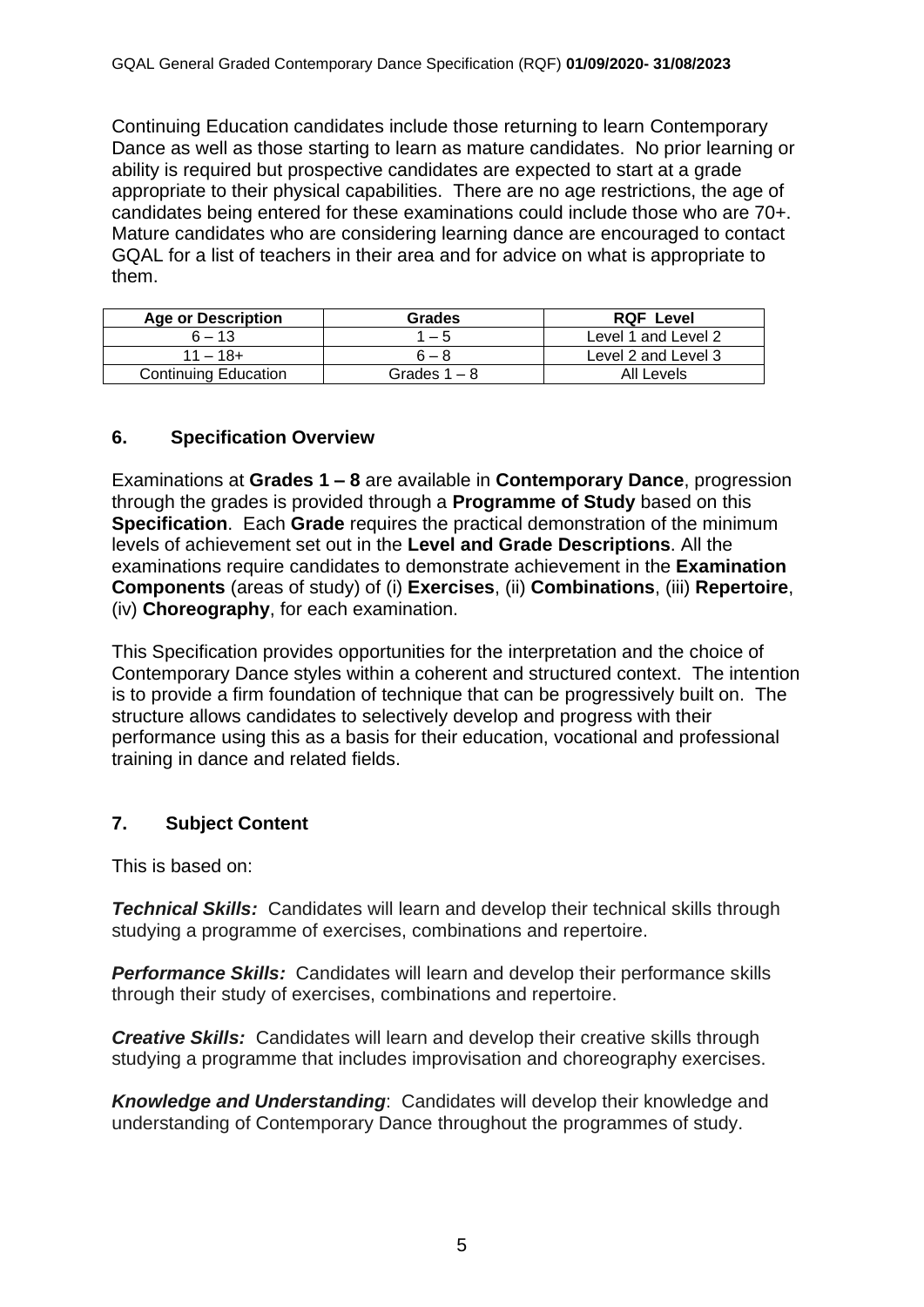#### **8**. **Examination Components**

There are no optional **Examination Components** (areas of study**)**. The following summaries provide an overview of the areas of study for Grades 1 - 8 in (i) **Exercises**, (ii) **Combinations**, (iii) **Repertoire**, (iv) **Choreography**.

*Exercises -* The purpose of this area of study is to develop the technical skills a candidate requires as a foundation for the more complex sequences of movement to follow. Each exercise is focused on a limited range of technical skills using a limited range of movements enabling the candidate to refine and embody technique and develop confidence. This section may include floor work and travelling.

*Combinations -* The purpose of this area of study is to develop technical skills further, to apply them to more complex sequences of movement and to develop a range of performance skills. These combinations enable the candidate to increasingly develop their kinaesthetic awareness, coordination, spatial awareness, relationship with an aural accompaniment and relationship with an audience.

*Repertoire* – The purpose of this area of study is to develop movement memory, performance skills and stamina, and for candidates to apply their technical skills to performance. Candidates will explore their capacity for interpretation, expression and communication of artistic intent.

*Choreography* – The purpose of this area of study is to develop creative skills by exploring movement ideas and possibilities in response to a variety of stimuli. This section will include an exploration of self and the art of creating new movement phrases and patterns with the intention to communicate an idea to an audience. Programmes of Study will specify how the candidate's choreography will be demonstrated.

Each Graded Examination from Grade 1 to Grade 8 follows the same pattern. This continuity ensures that both teachers and candidates have a clear understanding of what is to be assessed. The level of technical ability, performance and creative expression expected from the candidate becomes progressively more demanding and sophisticated as they progress through the grades.

## **9. Total Qualification Time**

Each course for Contemporary Dance qualifications from grade 1 to grade 8 follows the same pattern and will require the following minimum amount of study hours:

| Grade   | <b>Guided</b><br><b>Learning Hours</b> | <b>Other Learning</b><br><b>Hours</b> | <b>Total</b><br>Qualification<br><b>Time In Hours</b> | <b>Current credit</b><br>value |
|---------|----------------------------------------|---------------------------------------|-------------------------------------------------------|--------------------------------|
| Grade 1 | 60                                     | 10                                    | 70                                                    |                                |
| Grade 2 | 60                                     | 10                                    | 70                                                    |                                |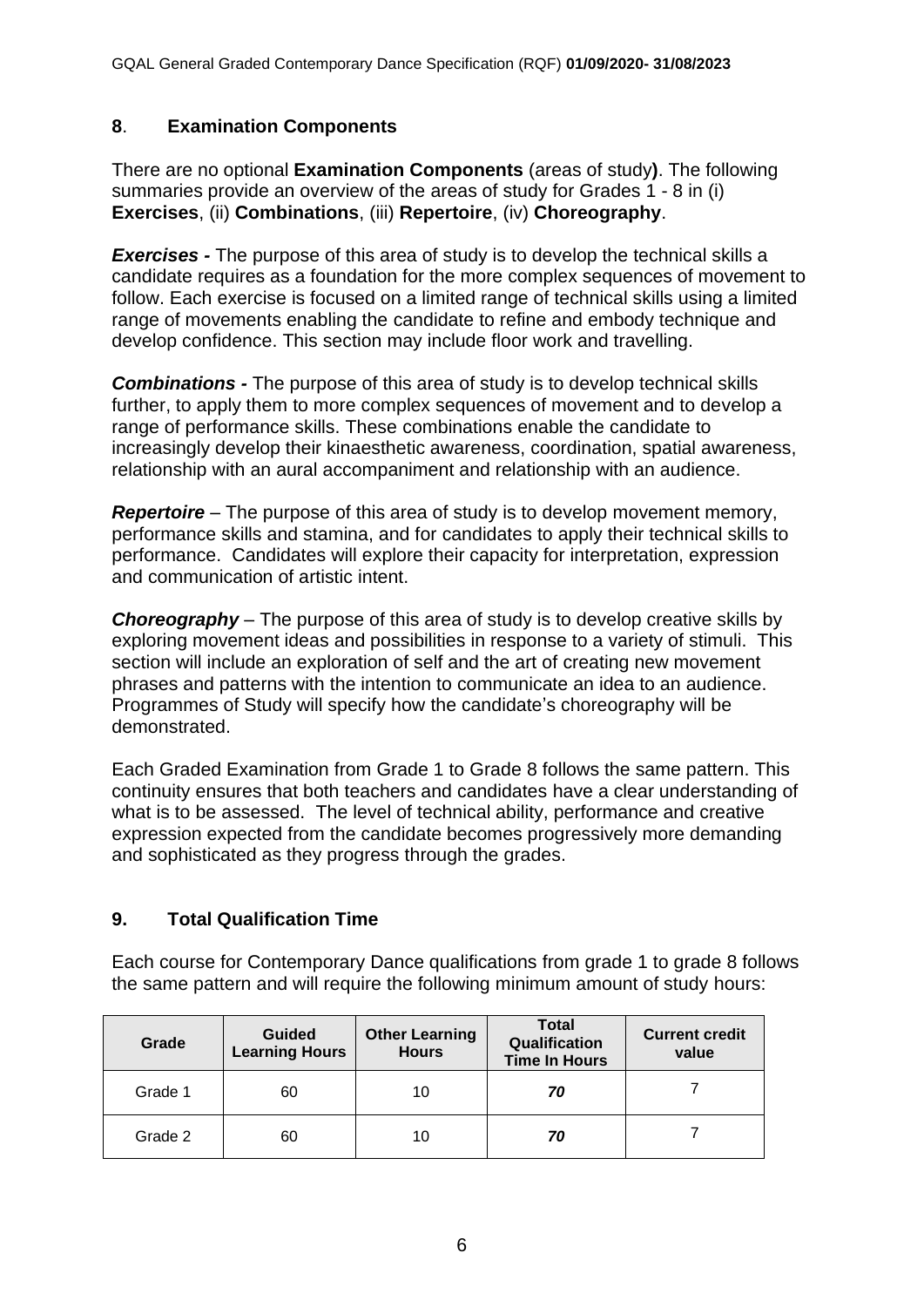| Grade   | <b>Guided</b><br><b>Learning Hours</b> | <b>Other Learning</b><br><b>Hours</b> | <b>Total</b><br>Qualification<br><b>Time In Hours</b> | <b>Current credit</b><br>value |
|---------|----------------------------------------|---------------------------------------|-------------------------------------------------------|--------------------------------|
| Grade 3 | 60                                     | 10                                    | 70                                                    | 7                              |
| Grade 4 | 75                                     | 20                                    | 95                                                    | 10                             |
| Grade 5 | 75                                     | 20                                    | 95                                                    | 10                             |
| Grade 6 | 90                                     | 40                                    | 130                                                   | 13                             |
| Grade 7 | 90                                     | 40                                    | 130                                                   | 13                             |
| Grade 8 | 90                                     | 40                                    | 130                                                   | 13                             |

## **10. Availability of Examinations and Entry Details**

These examinations are available to anyone who is capable of safely reaching the required standard. The entry requirements are intended to ensure that there are no barriers to restrict access and progression and equal opportunities exist for all candidates. Centres and teachers are required to provide applicants with information and advice on the programme of study, the level of demand and associated physical requirements and the expectations of performance at the grade sought. GQAL reserves the right to decline entry to an examination where previous qualifications, experience and level of physical fitness give rise to concerns about the safety and well-being of the candidate during an examination performance*.* There are no prior entry requirements. No restrictions for entry are placed on candidates who are studying for other qualifications in dance, whether this is with GQAL or other awarding organisations.

Examinations are available through the teacher with a minimum notice period of 8 weeks. Further details are available from GQAL.

The examination will be conducted by either a Visiting Examiner, or a Remote Examiner. The option of a remote examination is at the discretion of GQAL, Centres/Teachers wishing to have the examination conducted remotely should make a request to GQAL. GQAL reserves the right to insist on remote examining in certain circumstances.

## **11. Duration of Examinations**

All examinations are performance based and are structured so that the duration of each examination provides opportunities for all candidates to demonstrate achievement whilst ensuring an appropriate level of demand across each grade. The duration of examinations at each grade is set out in the following table. The timings are approximate and offered for guidance.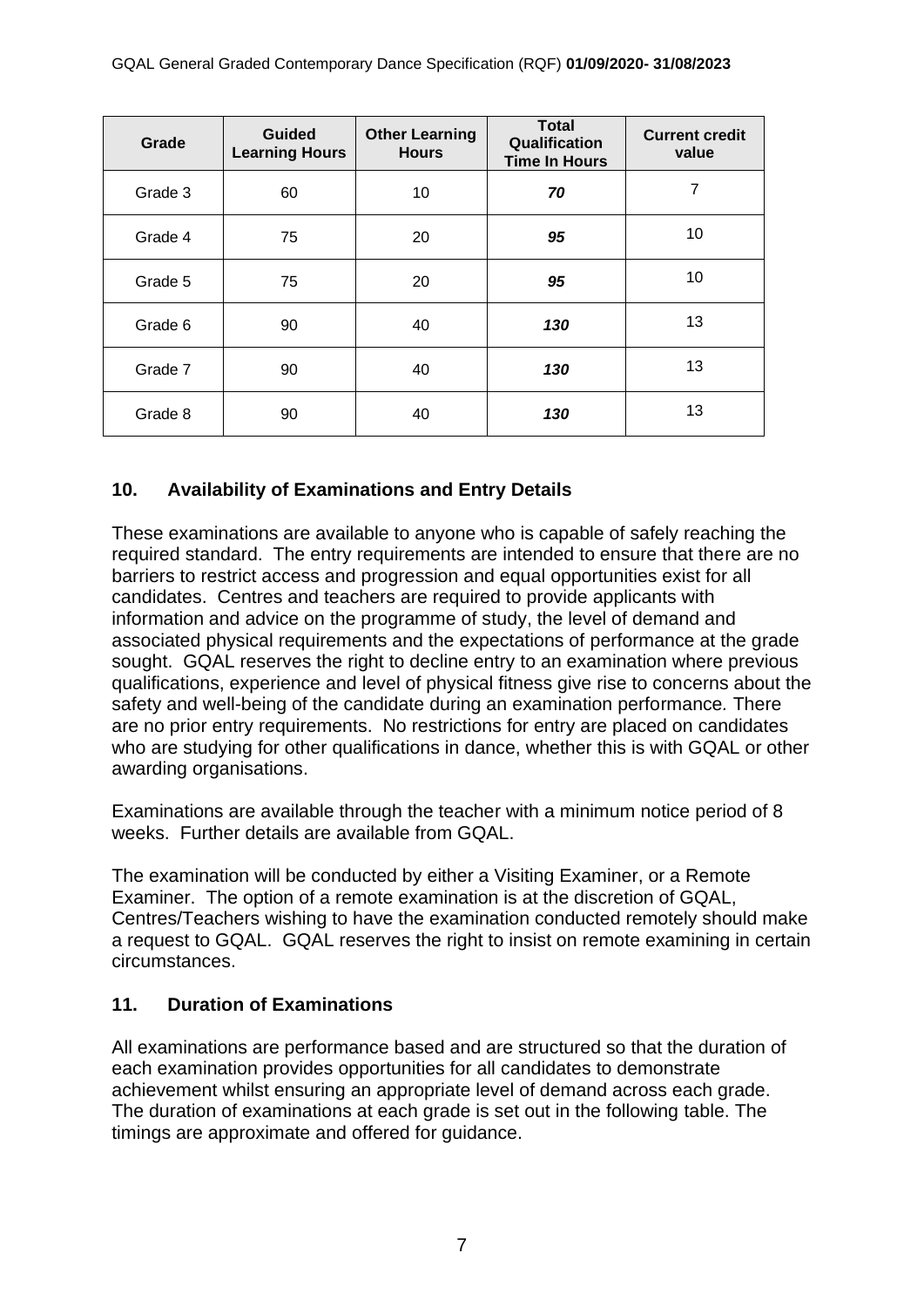|                                     |       |    | <b>FVFI</b> |   | <b>LEVEL</b> |    |    | EVEL 3- |    |
|-------------------------------------|-------|----|-------------|---|--------------|----|----|---------|----|
|                                     | Grade |    | ∽           |   |              |    |    |         |    |
| Approximate duration of the overall |       | າາ | ົດ          | ົ | 24           | 37 | 43 | 46      | 46 |
| examination in minutes including    |       |    |             |   |              |    |    |         |    |
| choreography                        |       |    |             |   |              |    |    |         |    |

At each level and between some grades there is an increase in the time required to ensure that multiple candidates have adequate opportunities to demonstrate the necessary levels of performance.

#### **12. Scheme of Assessment**

Assessment is by external examination.

During an examination candidates will be assessed on their ability to demonstrate performance of the following four **Assessment Categories**:

- 1. **Technical Skills**
- 2. **Performance Skills**
- 3. **Creative Skills**
- 4. **Knowledge and Understanding**

The **Assessment Categories** and their **Assessment Strands** are listed below:

- **1 Technical Skills** includes the following five strands:
	- o *1A ~ Posture – Balance - Turning*
	- o *1B ~ Strength – Alignment - Elevation*
	- o *1C ~ Placement – Accuracy – Flexibility*
	- o *1D ~ Use and Transference of Weight – Floor Work - Travelling*
	- o *1E ~ Stamina*
- **2 Performance Skills** includes the following four strands:
	- o *2A ~ Timing – Phrasing - Accent*
	- o *2B ~ Spatial Awareness*
	- o *2C ~ Focus, Projection*
	- o *2D ~ Expression – Communicating Intention*
- **3 Creative Skills** includes the following three strands:
	- o *3A ~ Space - Levels*
	- o *3B ~ Actions - Dynamics*
	- o *3C ~ Individuality - Originality*
- **4 Knowledge & Understanding** includes the following three strands*:*
	- o *4A ~ Appearance*
	- o *4B ~ Attitude*
	- o *4C ~ Programme of Study*

The overall description of what is required at each grade for each Assessment Category and Assessment Strand are termed **Assessment Criteria**. Each **Assessment Criteria** is exemplified by reference to the **Assessment Requirement**s. These lists of terms are provided to guide teachers and examiners as a means of ensuring common levels of understanding and expectation.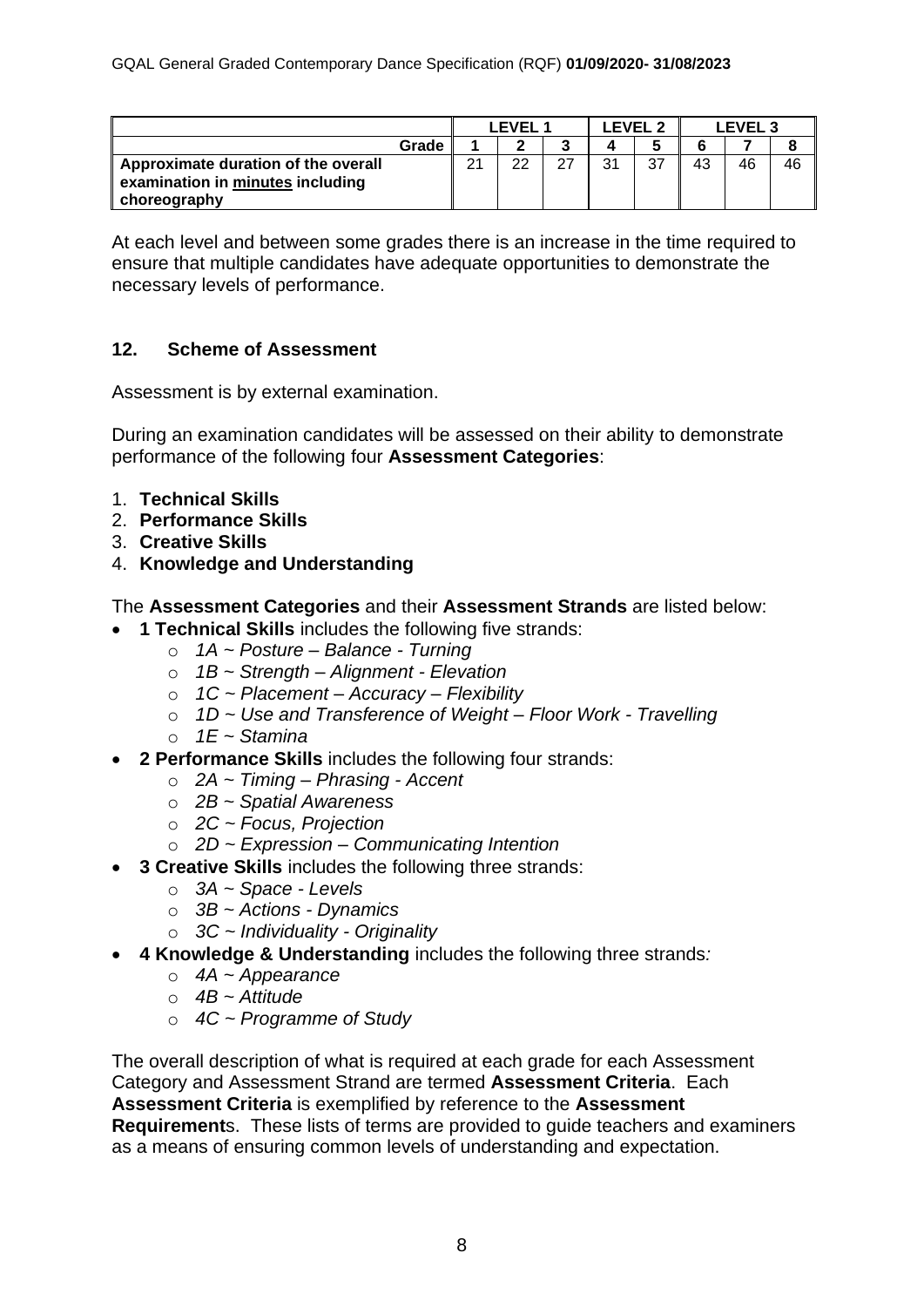|           | <b>Coverage of the Assessment Categories</b>                |                  |                               |            |                   |
|-----------|-------------------------------------------------------------|------------------|-------------------------------|------------|-------------------|
|           | <b>Assessment Categories</b>                                |                  | <b>Examination Components</b> |            |                   |
|           |                                                             | <b>Exercises</b> | <b>Combinations</b>           | Repertoire | Choreo-<br>graphy |
|           |                                                             |                  |                               |            |                   |
|           | <b>1 Technical Skills</b>                                   |                  |                               |            |                   |
| <b>1A</b> | Posture - Balance - Turning                                 | $\checkmark$     | $\checkmark$                  |            |                   |
| 1B        | Strength - Alignment - Elevation                            | ✓                |                               |            |                   |
| 1C        | Placement - Accuracy - Flexibility                          | ✓                |                               |            |                   |
| 1D        | Use and Transference of Weight - Floor<br>Work - Travelling | ✓                |                               |            |                   |
| 1E        | Stamina                                                     |                  | ✓                             |            |                   |
|           | <b>2 Performance Skills</b>                                 |                  |                               |            |                   |
| 2A        | Timing, Phrasing, Accent                                    | $\checkmark$     |                               |            |                   |
| 2B        | <b>Spatial Awareness</b>                                    |                  |                               |            |                   |
| 2C        | Focus, Projection                                           |                  | ✓                             |            |                   |
| 2D        | Expression, Communicating Intention                         |                  |                               | ✓          |                   |
|           | <b>3 Creative Skills</b>                                    |                  |                               |            |                   |
| 3A        | Space, Levels                                               |                  |                               |            |                   |
| 3B        | Actions, Dynamics                                           |                  |                               |            |                   |
| 3C        | Individuality, Originality                                  |                  |                               |            |                   |
|           | 4 Knowledge and Understanding                               |                  |                               |            |                   |
| 4Α        | Appearance                                                  |                  |                               |            |                   |
| 4B        | Attitude                                                    | ✓                |                               |            |                   |
| 4C        | Programme of Study                                          |                  |                               |            |                   |

The marking scheme comprises a balanced structure of **Examination Components** and **Assessment Categories**. Taken together they form a matrix that enables the performance of each candidate to be systematically assessed and marked in order to produce both a final score and a profile of achievement.

The **Examination Components** (i) Exercises, (ii) Combinations, (iii) Repertoire and (iv) Choreography are of equal importance in terms of their assessment.

The four **Assessment Categories** i.e. Technical Skills, Performance Skills, Creative Skills, Knowledge & Understanding are weighted as follows for each level:

| <b>Weightings for Assessment Categories</b> |         |                    |         |
|---------------------------------------------|---------|--------------------|---------|
| <b>Assessment Categories</b>                | Level 1 | Level <sub>2</sub> | Level 3 |
| <b>Technical Skills</b>                     | 55%     | 50%                | 45%     |
| <b>Performance Skills</b>                   | 30%     | 30%                | 30%     |
| <b>Creative Skills</b>                      | 10%     | 15%                | 20%     |
| Knowledge and Understanding                 | 5%      | 5%                 | 5%      |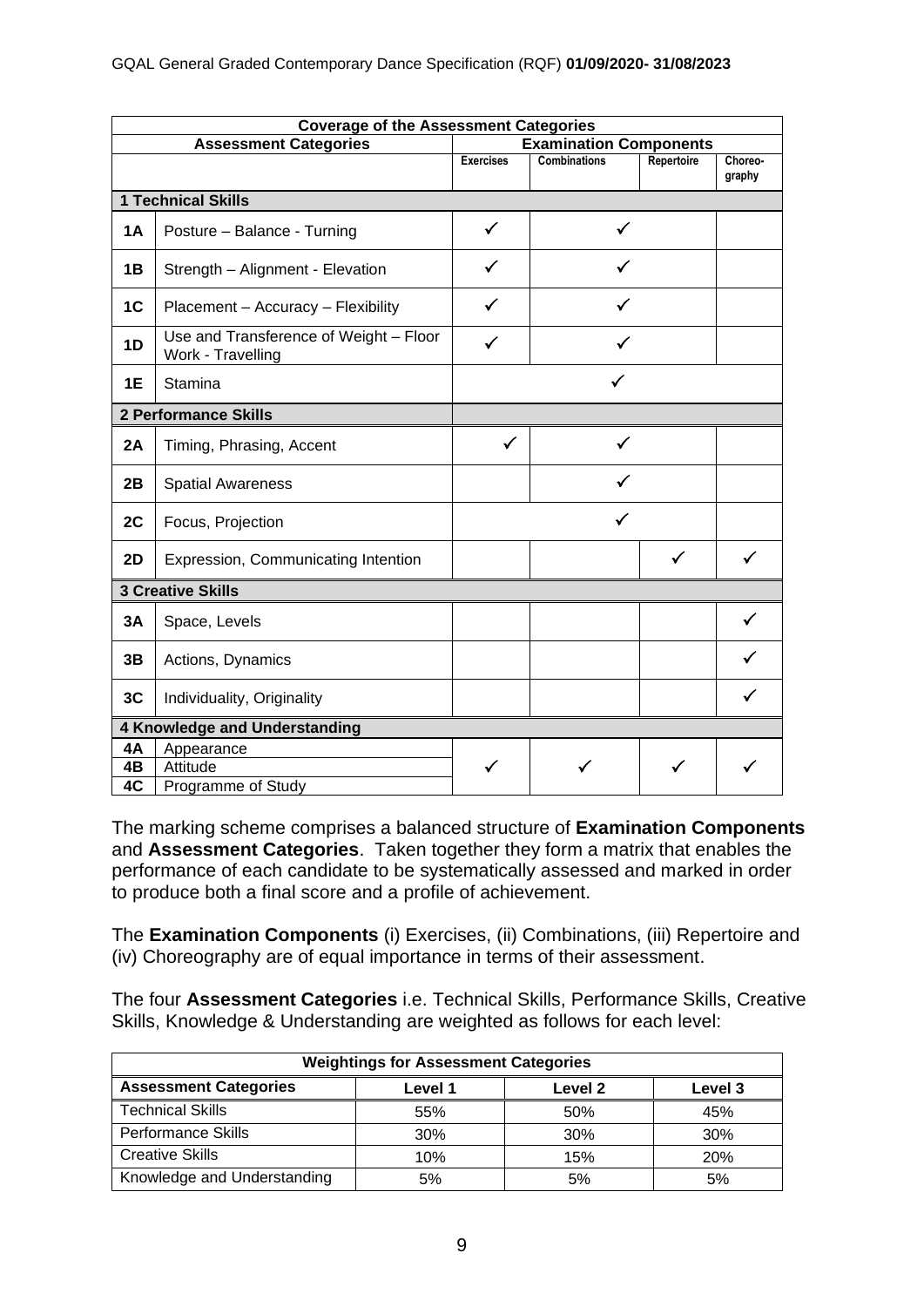#### **13. Level 1 Assessment Criteria**

**Level 1** (Grades 1-3) Contemporary Dance examinations provide evidence that candidates have demonstrated skills at a **basic** level of achievement under the Assessment Categories of Technical Skills, Performance Skills, Creative Skills, Knowledge and Understanding.

Differentiation between Grades 1, 2 and 3 is defined by the progressive requirements and expectations prescribed in the Programmes of Study for each Grade.

Level 1 Programmes of Study require candidates to learn and perform exercises, combinations, repertoire and choreography, **selected, modified and simplified** in a **basic** way to provide a **firm foundation** of skills in preparation of the demands for Level 2 Grades.

| <b>LEVEL 1 ASSESSMENT CRITERIA</b>                                                                                                                                                                                                                                      |  |  |  |
|-------------------------------------------------------------------------------------------------------------------------------------------------------------------------------------------------------------------------------------------------------------------------|--|--|--|
| <b>Assessment Skills Requirements</b>                                                                                                                                                                                                                                   |  |  |  |
| 1 TECHNICAL SKILLS - The dancer will be assessed for their technical dance skills under five<br>assessment strands.                                                                                                                                                     |  |  |  |
|                                                                                                                                                                                                                                                                         |  |  |  |
| Some correct postural alignment. Basic awareness of centring<br>(placement and stability of centre of gravity over centre of<br>supports). Developing core strength.<br>General stability and balance, including in high level/on one leg.                              |  |  |  |
| Developing control and balance when turning. Basic use of<br>spotting. General accuracy of facing.                                                                                                                                                                      |  |  |  |
| Basic awareness of correct leg alignment in parallel and turn-out<br>when the feet are supporting. Basic use of the feet. Developing<br>lower body strength.<br>Developing power and control of aerial steps. Developing control<br>of alignment and impact on landing. |  |  |  |
| General accuracy of leg, arm, torso and head gestures.                                                                                                                                                                                                                  |  |  |  |
| Developing use of isolation, connection, suspension and release.<br>Developing range of mobility in the joints.                                                                                                                                                         |  |  |  |
| Developing stability and control transferring weight to different<br>parts of the body. Fall and recovery. Developing upper body<br>strength.<br>Basic use and transference of weight. General accuracy and range<br>of step length.                                    |  |  |  |
| Developing cardio-vascular fitness, energy level and use of breath.                                                                                                                                                                                                     |  |  |  |
| Stamina<br>2 PERFORMANCE SKILLS - The dancer will be assessed for their ability to perform in relation<br>to an audience under four assessment strands.                                                                                                                 |  |  |  |
| Correlate performance to the length, rhythm, tempo, and accents<br>of the music.                                                                                                                                                                                        |  |  |  |
| Developing awareness of the performance space and placing<br>within it.<br>Developing awareness of other performers' space.                                                                                                                                             |  |  |  |
| Some use of the eyes and body to communicate with the audience.                                                                                                                                                                                                         |  |  |  |
| Some awareness of expression.                                                                                                                                                                                                                                           |  |  |  |
|                                                                                                                                                                                                                                                                         |  |  |  |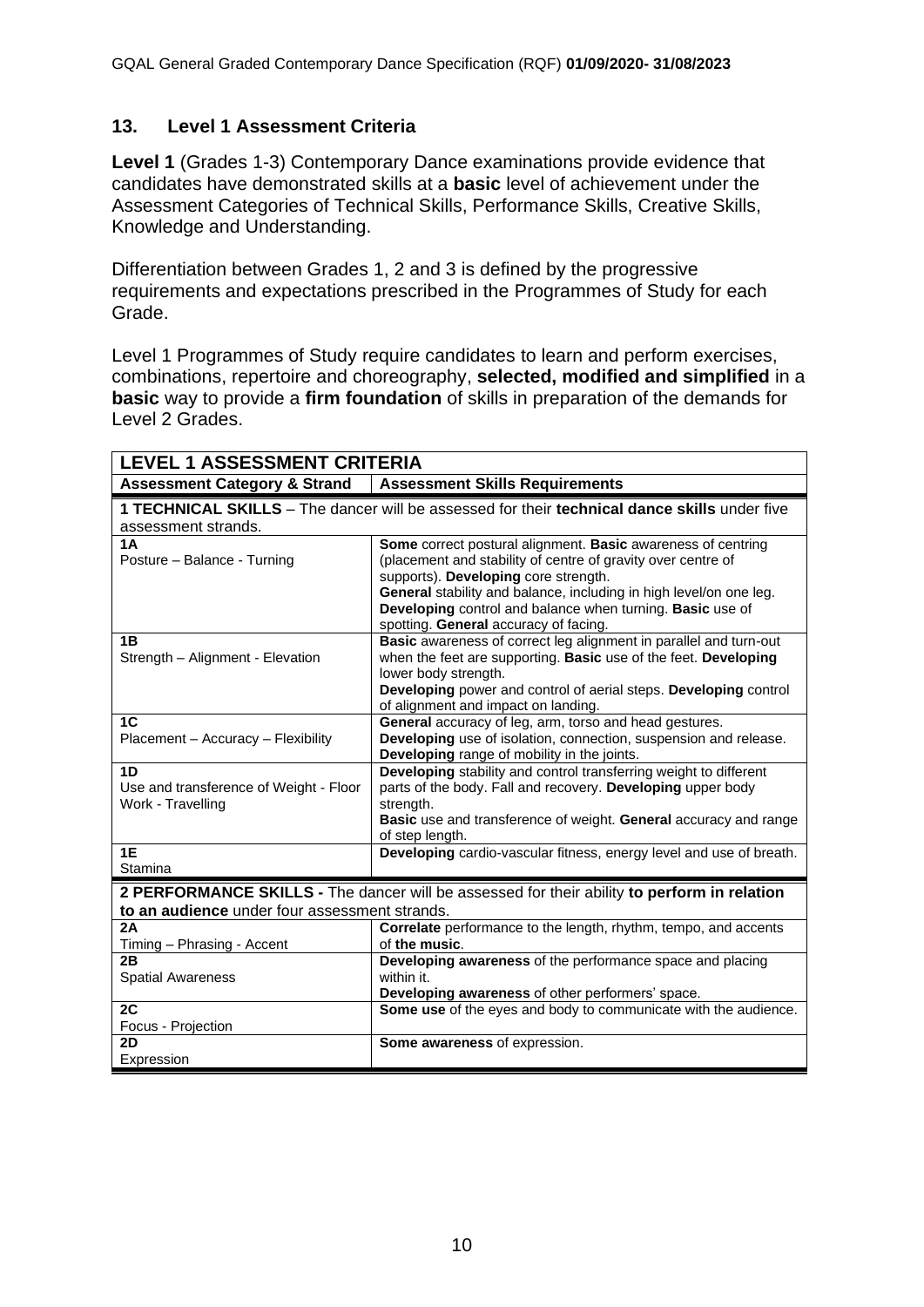| <b>LEVEL 1 ASSESSMENT CRITERIA Continued</b>                                                                                                                                                                 |                                                                                                                    |  |  |
|--------------------------------------------------------------------------------------------------------------------------------------------------------------------------------------------------------------|--------------------------------------------------------------------------------------------------------------------|--|--|
| Assessment Category & Strand                                                                                                                                                                                 | <b>Assessment Skills Requirements</b>                                                                              |  |  |
| 3 CREATIVE SKILLS - The dancer will be assessed for their ability to express an appropriate<br>interpretation and response to a given basic stimulus under three assessment strands through<br>choreography. |                                                                                                                    |  |  |
| 3A                                                                                                                                                                                                           | Appropriate use of the dance space                                                                                 |  |  |
| Space - Levels                                                                                                                                                                                               | High and low levels of movement                                                                                    |  |  |
| 3B                                                                                                                                                                                                           | Range of body parts                                                                                                |  |  |
| Actions - Dynamics                                                                                                                                                                                           | Aerial steps                                                                                                       |  |  |
|                                                                                                                                                                                                              | Turning                                                                                                            |  |  |
|                                                                                                                                                                                                              | Falling and recovery<br>Fast/slow movement                                                                         |  |  |
| 3C                                                                                                                                                                                                           | An exploration of physical attributes and natural abilities. An                                                    |  |  |
| Individuality - Originality                                                                                                                                                                                  | emerging sense of identity and personality through movement                                                        |  |  |
|                                                                                                                                                                                                              | preferences.                                                                                                       |  |  |
|                                                                                                                                                                                                              |                                                                                                                    |  |  |
|                                                                                                                                                                                                              |                                                                                                                    |  |  |
|                                                                                                                                                                                                              | 4 KNOWLEDGE AND UNDERSTANDING - The dancer will be assessed for their ability to                                   |  |  |
|                                                                                                                                                                                                              | demonstrate their knowledge and understanding under three assessment strands.                                      |  |  |
| 4A                                                                                                                                                                                                           | The dancer will wear clothing as specified in the programme of                                                     |  |  |
| Appearance                                                                                                                                                                                                   | study and that allows the examiner to observe and make                                                             |  |  |
|                                                                                                                                                                                                              | judgements about the technical and expressive use of the body.                                                     |  |  |
|                                                                                                                                                                                                              | In the repertoire and choreography components the dancer will                                                      |  |  |
|                                                                                                                                                                                                              | make good use of costume or props if required by the<br>programme of study - so that the dancer demonstrates their |  |  |
|                                                                                                                                                                                                              | knowledge and understanding of appearance as an important part                                                     |  |  |
|                                                                                                                                                                                                              | of dance expression.                                                                                               |  |  |
| 4B                                                                                                                                                                                                           | The dancer will show enthusiasm and interest in their work so                                                      |  |  |
| Attitude                                                                                                                                                                                                     | that they demonstrate knowledge and understanding that a dancer                                                    |  |  |
|                                                                                                                                                                                                              | should be involved and responsive.                                                                                 |  |  |
| 4C                                                                                                                                                                                                           | The dancer will perform all elements of the examination and                                                        |  |  |
| Programme of study                                                                                                                                                                                           | demonstrate their knowledge and understanding of the<br>requirements of the relevant programme of study.           |  |  |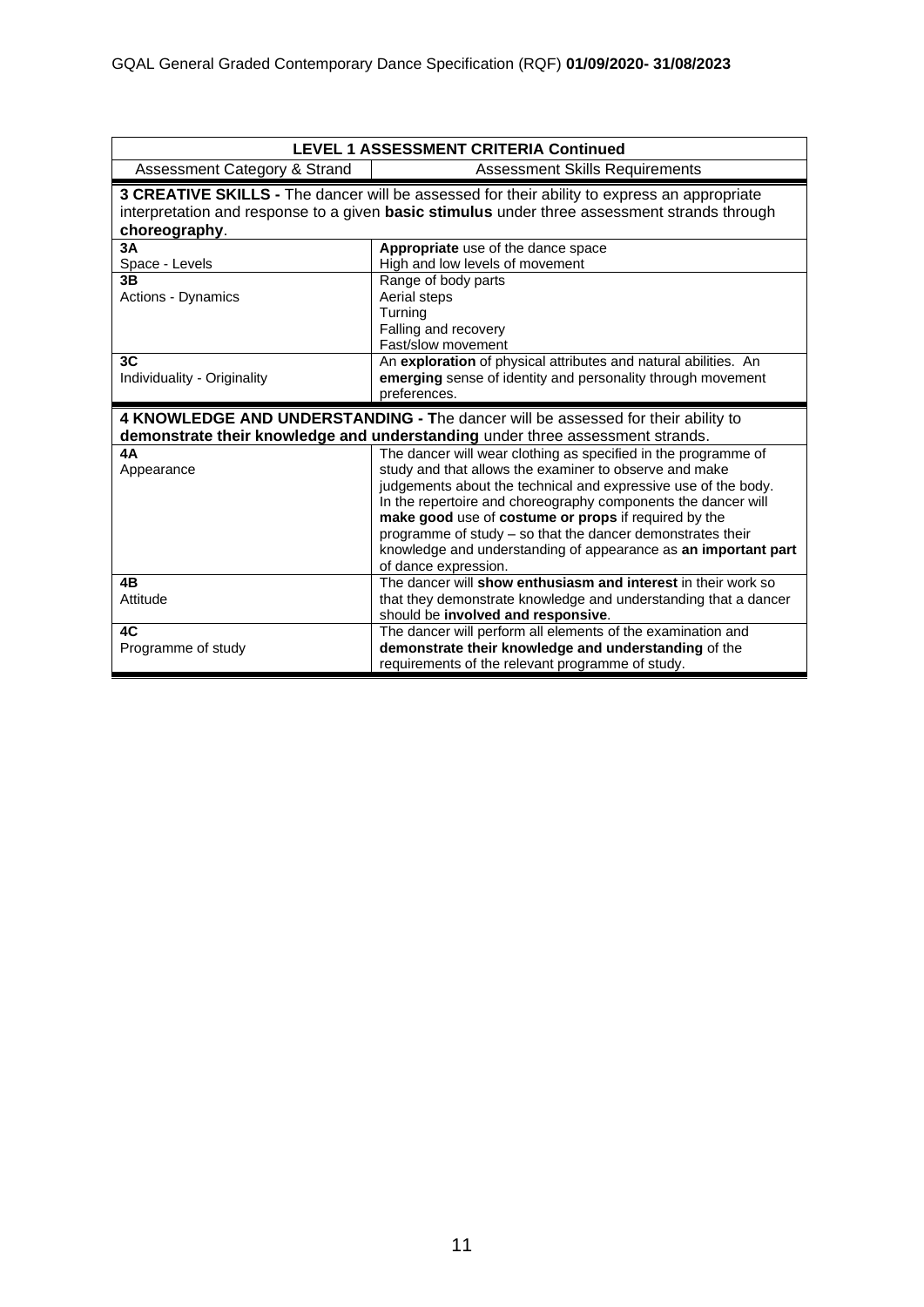#### **14. Level 2 Assessment Criteria**

**Level 2** (Grades 4-5) Contemporary Dance examinations provide evidence that candidates have demonstrated an **increasing consolidation** of skills under the Assessment Categories of Technical Skills, Performance Skills, Creative Skills, Knowledge and Understanding.

Differentiation between Grades 4 and 5 is defined by the progressive requirements and expectations prescribed in the Programmes of Study for each Grade.

Level 2 Programmes of Study will require candidates to learn and perform exercises, combinations, repertoire and choreography **selected and adapted** in an **increasingly challenging** way to provide an **increasing consolidation** of skills in preparation of the demands for Level 3 Grades.

| <b>LEVEL 2 ASSESSMENT CRITERIA</b>                                                                                  |                                                                                                                                                                                                                                                                                                |  |  |
|---------------------------------------------------------------------------------------------------------------------|------------------------------------------------------------------------------------------------------------------------------------------------------------------------------------------------------------------------------------------------------------------------------------------------|--|--|
| <b>Assessment Category &amp; Strand</b>                                                                             | <b>Assessment Skills Requirements</b>                                                                                                                                                                                                                                                          |  |  |
| 1 TECHNICAL SKILLS - The dancer will be assessed for their technical dance skills under five<br>assessment strands. |                                                                                                                                                                                                                                                                                                |  |  |
| 1Α<br><b>Posture - Balance - Turning</b>                                                                            | Correct postural alignment. Use of centring (placement and<br>stability of centre of gravity over centre of supports). Core<br>strength.<br>Stability and balance, including in high level/on one leg.<br>Control and balance when turning. Use of spotting. Accuracy of<br>facing.            |  |  |
| 1B<br>Strength - Alignment - Elevation                                                                              | Correct leg alignment in parallel and turn-out when the feet are<br>supporting. Use of the feet. Lower body strength.<br>Power and control of aerial steps. Control and accuracy of leg<br>alignment on landing. Controlled impact through correct use of the<br>feet.                         |  |  |
| 1 <sup>C</sup><br>Placement - Accuracy - Flexibility                                                                | Accurate placement of leg, arm, torso and head gestures. Use of<br>isolation, connection, suspension and release.<br>Range of mobility in the joints.                                                                                                                                          |  |  |
| 1D<br>Use and transference of Weight - Floor<br>Work - Travelling                                                   | Stability and control transferring weight to different parts of the<br>body. Fall and recovery. Upper body strength.<br>Use and transference of weight. Accuracy and range of step<br>length.                                                                                                  |  |  |
| 1E<br>Stamina                                                                                                       | Sustained cardio-vascular fitness, energy level and use of<br>breath.                                                                                                                                                                                                                          |  |  |
| to an audience under four assessment strands.                                                                       | 2 PERFORMANCE SKILLS - The dancer will be assessed, for their ability to perform in relation                                                                                                                                                                                                   |  |  |
| 2A Timing - Phrasing - Accent                                                                                       | Where the movement is set to music - correlate performance to the<br>length, rhythm, tempo, and accents of the music.<br>Where the movement is set to poetry or prose - perform to the<br>required length with musicality using rhythm, tempo, phrasing and<br>accents suggested by the words. |  |  |
| 2B<br><b>Spatial Awareness</b>                                                                                      | Awareness of the performance space and accurate positioning<br>within it.<br>Awareness of other performers and accurate positioning in relation<br>to them.                                                                                                                                    |  |  |
| 2C<br>Focus - Projection                                                                                            | Use of the eyes and body to communicate with the audience.                                                                                                                                                                                                                                     |  |  |
| 2D<br>Expression - Communicating Intention                                                                          | Express appropriate feeling, emotion, mood, character and<br>narrative.<br>Communicate the intended meaning of the dance.                                                                                                                                                                      |  |  |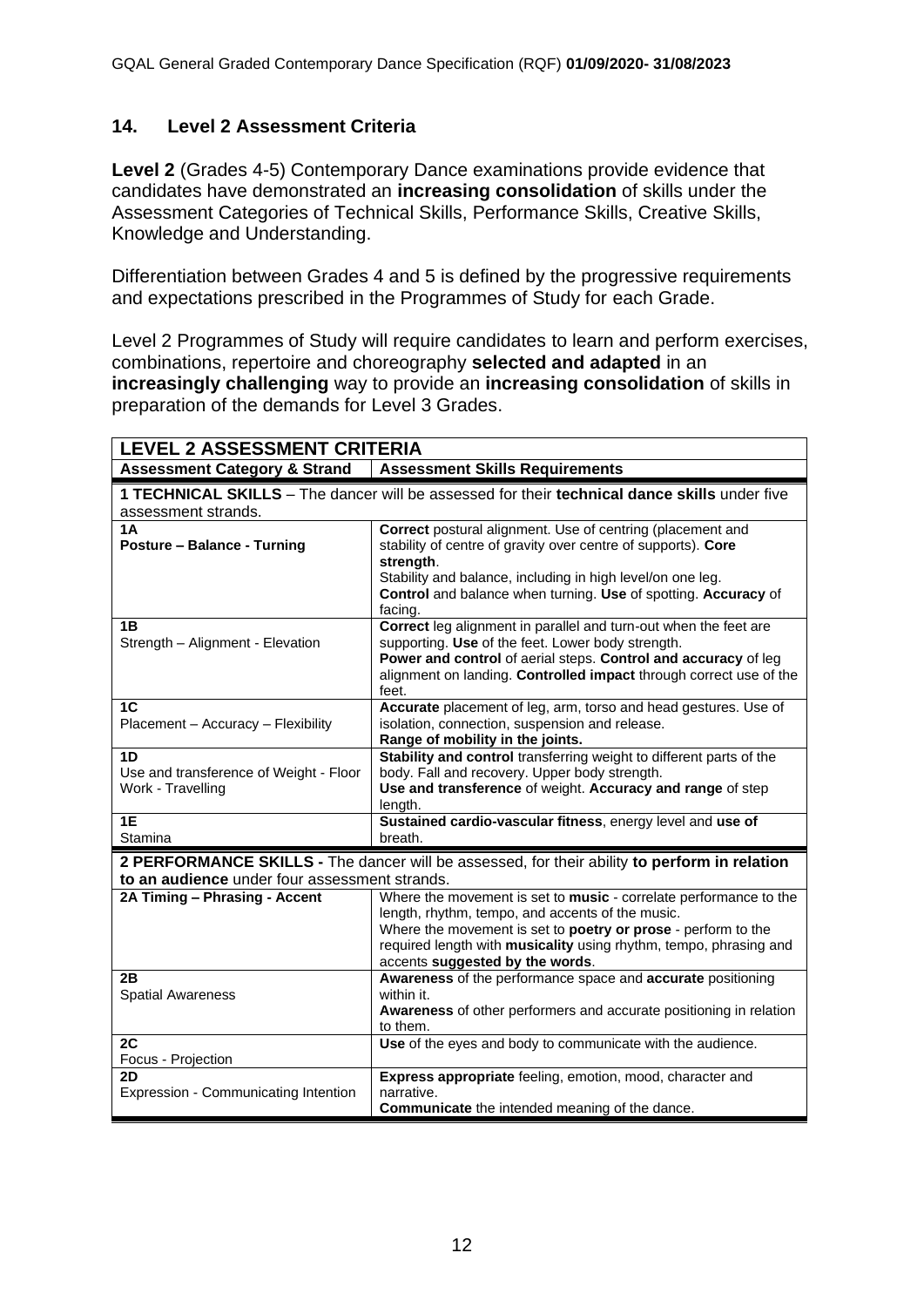| <b>LEVEL 2 ASSESSMENT CRITERIA Continued</b>                                                                                                                                                                         |                                                                                                                                                                                                                                                                                                                                                                                                                                                                                                    |  |  |
|----------------------------------------------------------------------------------------------------------------------------------------------------------------------------------------------------------------------|----------------------------------------------------------------------------------------------------------------------------------------------------------------------------------------------------------------------------------------------------------------------------------------------------------------------------------------------------------------------------------------------------------------------------------------------------------------------------------------------------|--|--|
| Assessment Category & Strand                                                                                                                                                                                         | <b>Assessment Skills Requirements</b>                                                                                                                                                                                                                                                                                                                                                                                                                                                              |  |  |
| 3 CREATIVE SKILLS - The dancer will be assessed for their ability to express an appropriate<br>interpretation and response to a given INCREASINGLY CHALLENGING stimulus under three<br>strands through Choreography. |                                                                                                                                                                                                                                                                                                                                                                                                                                                                                                    |  |  |
| 3A<br>Space - Levels                                                                                                                                                                                                 | Space in a compact through to extensive way.<br>Direction.<br>Placing of the dance within the space in relation to the audience.<br>Travelling and shaping floor patterns.<br>Levels from floor-work, through to aerial steps.                                                                                                                                                                                                                                                                     |  |  |
| 3В<br>Actions - Dynamics                                                                                                                                                                                             | The range of body parts for gesture<br>The range of body parts for support<br>Aerial steps<br>Turns<br>Falling and recovery<br><b>Extension and flexion</b><br>Fast/slow movement<br><b>Stillness</b>                                                                                                                                                                                                                                                                                              |  |  |
| 3C<br>Originality - Individuality                                                                                                                                                                                    | A developing personal style. Original stylistic elements. A<br>developing sense of identity and personality from an expanded<br>range of movement preferences and dynamic affinities. A utilisation<br>of movement idiosyncrasies.                                                                                                                                                                                                                                                                 |  |  |
|                                                                                                                                                                                                                      | 4 KNOWLEDGE AND UNDERSTANDING - The dancer will be assessed for their ability to<br>demonstrate their knowledge and understanding under three assessment strands.                                                                                                                                                                                                                                                                                                                                  |  |  |
| 4Α<br>Appearance                                                                                                                                                                                                     | The dancer will wear clothing as specified in the Programme of<br>Study and that allows the examiner to observe and make<br>judgements about the technical and expressive use of the body.<br>In the Repertoire and Choreography Components of the<br>Examination the dancer will make good use of costume or props<br>if required by the Programme of Study - so that the dancer<br>demonstrates their knowledge and understanding of appearance as<br>an integrated element of dance expression. |  |  |
| 4Β<br>Attitude                                                                                                                                                                                                       | The dancer will have a positive and compliant attitude toward the<br>examiner and the presentation of their work so that they<br>demonstrates knowledge and understanding of the essential<br>requirement that a dance performer can respond to direction and<br>present themselves to an audience appropriately.                                                                                                                                                                                  |  |  |
| 4C<br>Programme of study                                                                                                                                                                                             | The dancer will perform all elements of the examination and<br>demonstrate their knowledge and understanding of the<br>requirements of the relevant Programme of Study.                                                                                                                                                                                                                                                                                                                            |  |  |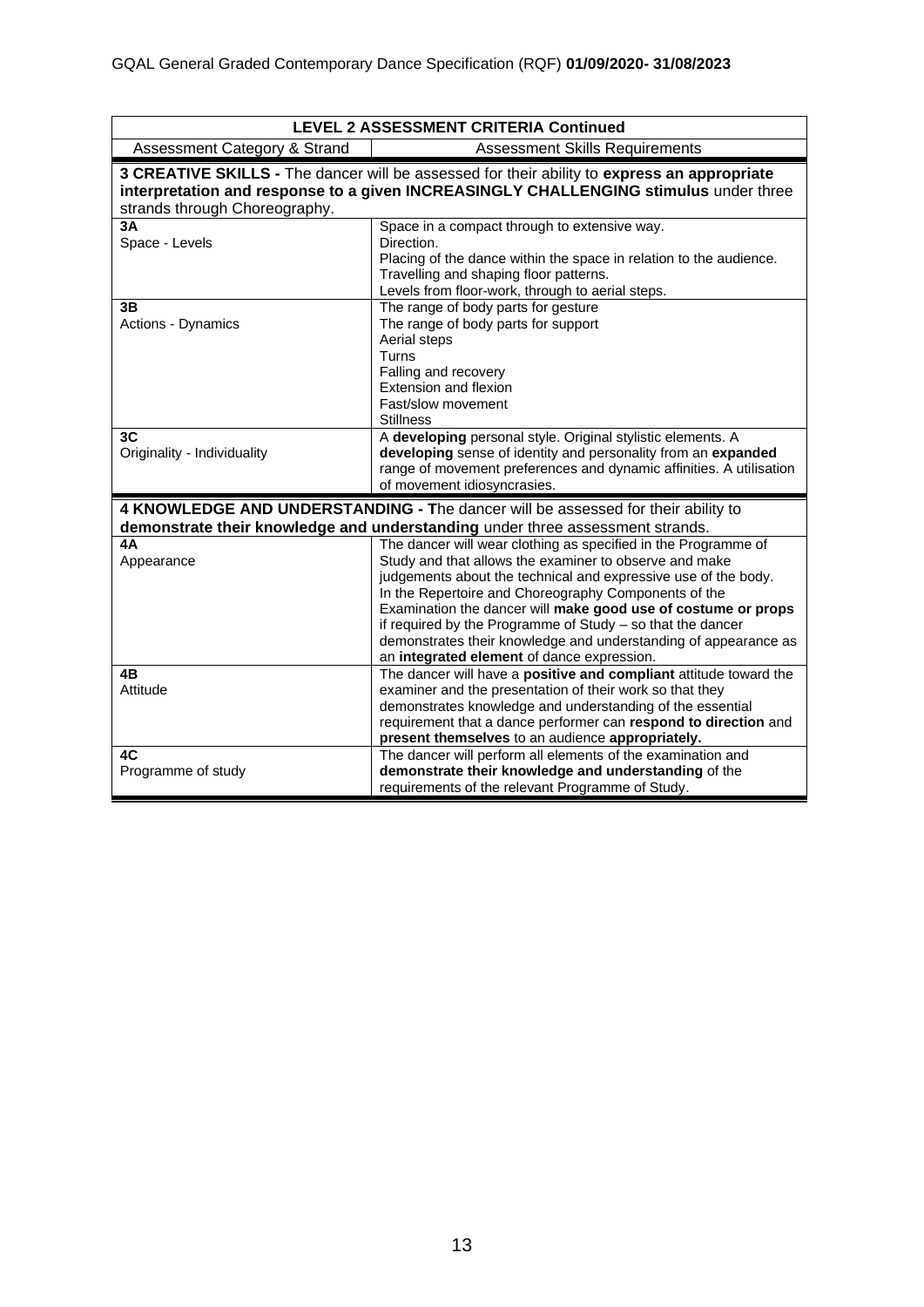#### **15. Level 3 Assessment Criteria**

**Level 3** (Grades 6 - 8) Contemporary Dance examinations provide evidence that candidates have demonstrated **sound and established** skills, understanding and artistry under the Assessment Categories of Technical Skills, Performance Skills, Creative Skills, Knowledge and Understanding.

Differentiation between Grades 6, 7 and 8 is defined by the progressive requirements and expectations prescribed in the Programmes of Study for each Grade.

Level 3 Programmes of Study will require candidates to learn and perfect exercises, travelling and combinations and dance work that will provide the **sound and established** skills, understanding and artistry **necessary for a performer** in Contemporary Dance.

| <b>LEVEL 3 ASSESSMENT CRITERIA</b>                                                                                          |                                                                                                                                                                                                                                                                                                             |  |  |
|-----------------------------------------------------------------------------------------------------------------------------|-------------------------------------------------------------------------------------------------------------------------------------------------------------------------------------------------------------------------------------------------------------------------------------------------------------|--|--|
| <b>Assessment Category &amp; Strand</b>                                                                                     | <b>Assessment Skills Requirements</b>                                                                                                                                                                                                                                                                       |  |  |
| 1 TECHNICAL SKILLS - The dancer will be assessed for their technical dance skills ability<br>under five assessment strands. |                                                                                                                                                                                                                                                                                                             |  |  |
| 1A<br><b>Posture - Balance - Turning</b>                                                                                    | Established and secure use of correct postural alignment,<br>centring and core strength. Stability and balance throughout.<br>Full control and balance when turning. Effective use of spotting.<br>Precise accuracy of facing.                                                                              |  |  |
| 1B<br>Strength - Alignment - Elevation                                                                                      | Precise leg alignment in parallel and turn-out when the feet are<br>supporting. Full use of the feet. Lower body strength.<br>Power and full control of aerial steps. Full control and precise<br>accuracy of leg alignment on landing. Consistently controlled<br>impact through correct use of the feet.  |  |  |
| 1 <sub>C</sub><br>Placement - Accuracy - Flexibility                                                                        | Accurate placement of leg, arm, torso and head gestures. Full<br>embodiment of isolation, connection, control, release and stylistic<br>details.<br>Full range of mobility in the joints.                                                                                                                   |  |  |
| 1D<br>Use and transference of Weight - Floor<br>Work - Travelling                                                           | Full stability and control transferring weight to different parts of the<br>body. Fall and recovery. Upper body strength.<br>Precise and varied use and transference of weight. Consistent<br>accuracy and range of step length.                                                                            |  |  |
| 1E<br>Stamina                                                                                                               | Sustained and effective cardio-vascular fitness, energy level<br>and use of breath.                                                                                                                                                                                                                         |  |  |
| to an audience under four assessment strands.                                                                               | 2 PERFORMANCE SKILLS - The dancer will be assessed, for their ability to perform in relation                                                                                                                                                                                                                |  |  |
| 2A Timing - Phrasing - Accent                                                                                               | Where the movement is set to music - correlate or contrast<br>performance to the length, rhythm, tempo, phrasing and accents of<br>the music.<br>Where the movement is not set to music - perform to the required<br>length with inherent musicality through use of rhythm, tempo,<br>phrasing and accents. |  |  |
| 2B<br><b>Spatial Awareness</b>                                                                                              | Consistent awareness of the performance space and accurate<br>positioning within it.<br>Consistent awareness of other performers and accurate<br>positioning in relation to them.                                                                                                                           |  |  |
| 2C<br>Focus - Projection                                                                                                    | Creative use of the eyes and body to communicate with the<br>audience. Holding and guiding the attention of the audience.                                                                                                                                                                                   |  |  |
| 2D<br>Expression - Communicating Intention                                                                                  | Express sensitive feeling, emotion, mood, character and narrative.<br>Integrate and communicate the intended meaning in all<br>elements of the dance and performance.                                                                                                                                       |  |  |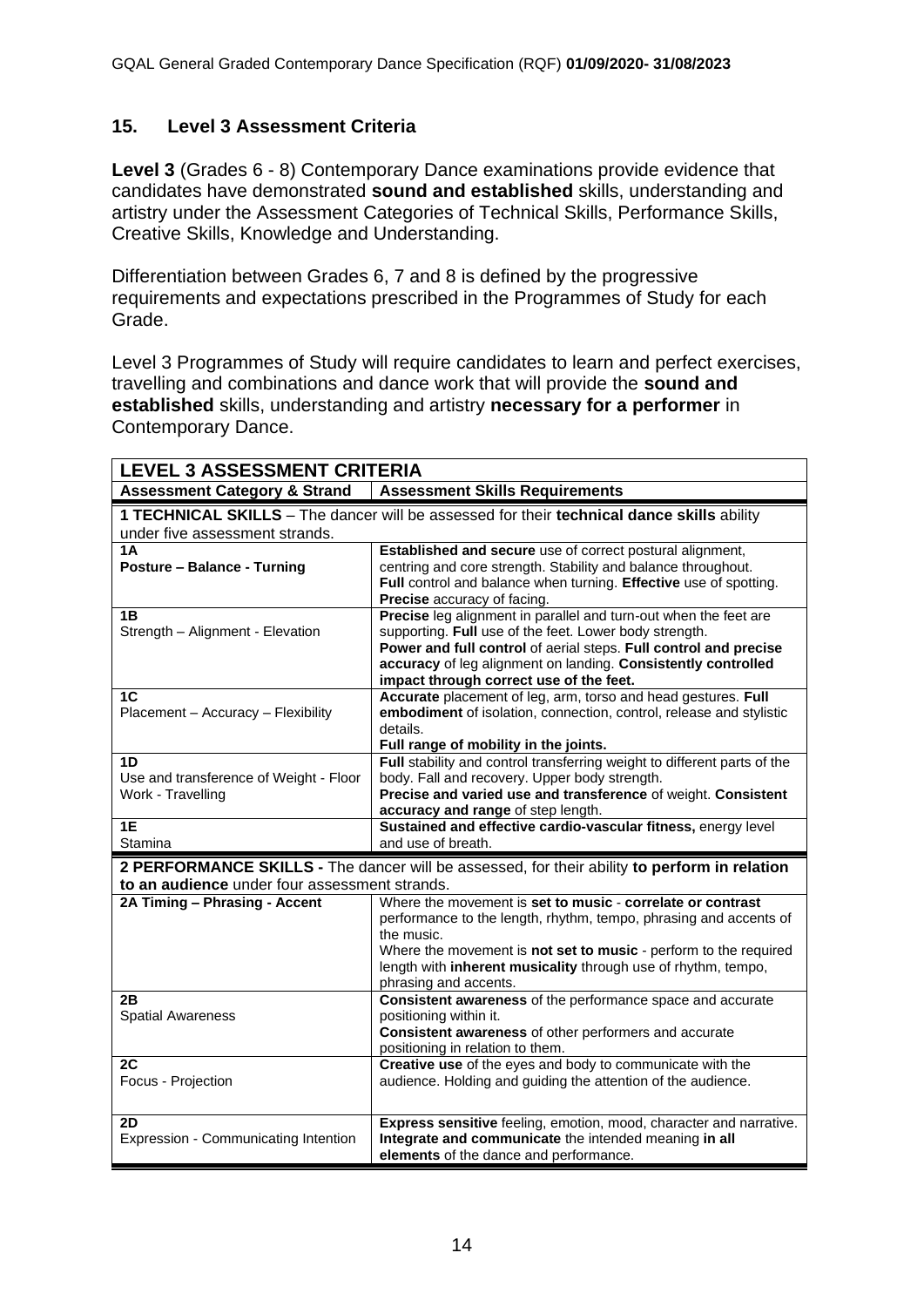| <b>LEVEL 3 ASSESSMENT CRITERIA Continued</b>                                                                                                                                             |                                                                                                                                                                                                                                                                                                                                                                                                                                                                                                                                                                                 |  |  |  |  |
|------------------------------------------------------------------------------------------------------------------------------------------------------------------------------------------|---------------------------------------------------------------------------------------------------------------------------------------------------------------------------------------------------------------------------------------------------------------------------------------------------------------------------------------------------------------------------------------------------------------------------------------------------------------------------------------------------------------------------------------------------------------------------------|--|--|--|--|
| <b>Assessment Skills Requirements</b><br>Assessment Category & Strand                                                                                                                    |                                                                                                                                                                                                                                                                                                                                                                                                                                                                                                                                                                                 |  |  |  |  |
| 3 CREATIVE SKILLS - The dancer will be assessed for their ability to express an appropriate<br>interpretation and response to a given stimulus under three strands through Choreography. |                                                                                                                                                                                                                                                                                                                                                                                                                                                                                                                                                                                 |  |  |  |  |
| 3Α<br>Space - Levels                                                                                                                                                                     | Space in a compact through to extensive way.<br>Direction.<br>Placing of the dance within the space in relation to the audience.<br>Travelling and shaping floor patterns.<br>Levels from floor-work, through to aerial steps.                                                                                                                                                                                                                                                                                                                                                  |  |  |  |  |
| 3В<br>Actions - Dynamics                                                                                                                                                                 | The range of body parts for gesture<br>The range of body parts for support<br>Aerial steps.<br>Turning<br>Falling and recovery.<br>Extension and flexion.<br>Sudden/quick to sustained/slow movements.<br>Fine/light to firm/heavy movements<br><b>Stillness</b>                                                                                                                                                                                                                                                                                                                |  |  |  |  |
| ЗC<br>Originality - Individuality                                                                                                                                                        | A personal movement vocabulary that has been stretched and<br>expanded. A unique and identifiable personal style. A clear<br>movement signature. An organic statement of self. A surety of self<br>and a clear sense of identity used as a base from which to explore.<br>A versatile use of physical attributes, natural abilities, movement<br>preferences, movement idiosyncrasies and dynamic affinities                                                                                                                                                                    |  |  |  |  |
|                                                                                                                                                                                          | 4 KNOWLEDGE AND UNDERSTANDING - The dancer will be assessed for their ability to<br>demonstrate their knowledge and understanding under three assessment strands.                                                                                                                                                                                                                                                                                                                                                                                                               |  |  |  |  |
| 4А<br>Appearance                                                                                                                                                                         | The dancer will wear clothing as specified in the Programme of<br>Study and that allows the examiner to observe and make<br>judgements about the technical and expressive use of the body.<br>In the Repertoire and Choreography Components of the<br>Examination the dancer will wear costume or use props if<br>required by the Programme of Study, in a way that is fully<br>integrated with the expression of the dance - so that the dancer<br>demonstrates their knowledge and understanding of appearance as<br>an integrated and sustained element of dance expression. |  |  |  |  |
| 4Β<br>Attitude                                                                                                                                                                           | The dancer will have a positive and compliant attitude toward the<br>examiner and the presentation of their work so that he/she<br>demonstrates knowledge and understanding of the essential<br>requirement that a dance performer can respond to direction and<br>present themselves to an audience appropriately and<br>consistently                                                                                                                                                                                                                                          |  |  |  |  |
| 4C<br>Programme of study                                                                                                                                                                 | The dancer will perform all elements of the examination and<br>demonstrate their knowledge and understanding of the<br>requirements of the relevant Programme of Study.                                                                                                                                                                                                                                                                                                                                                                                                         |  |  |  |  |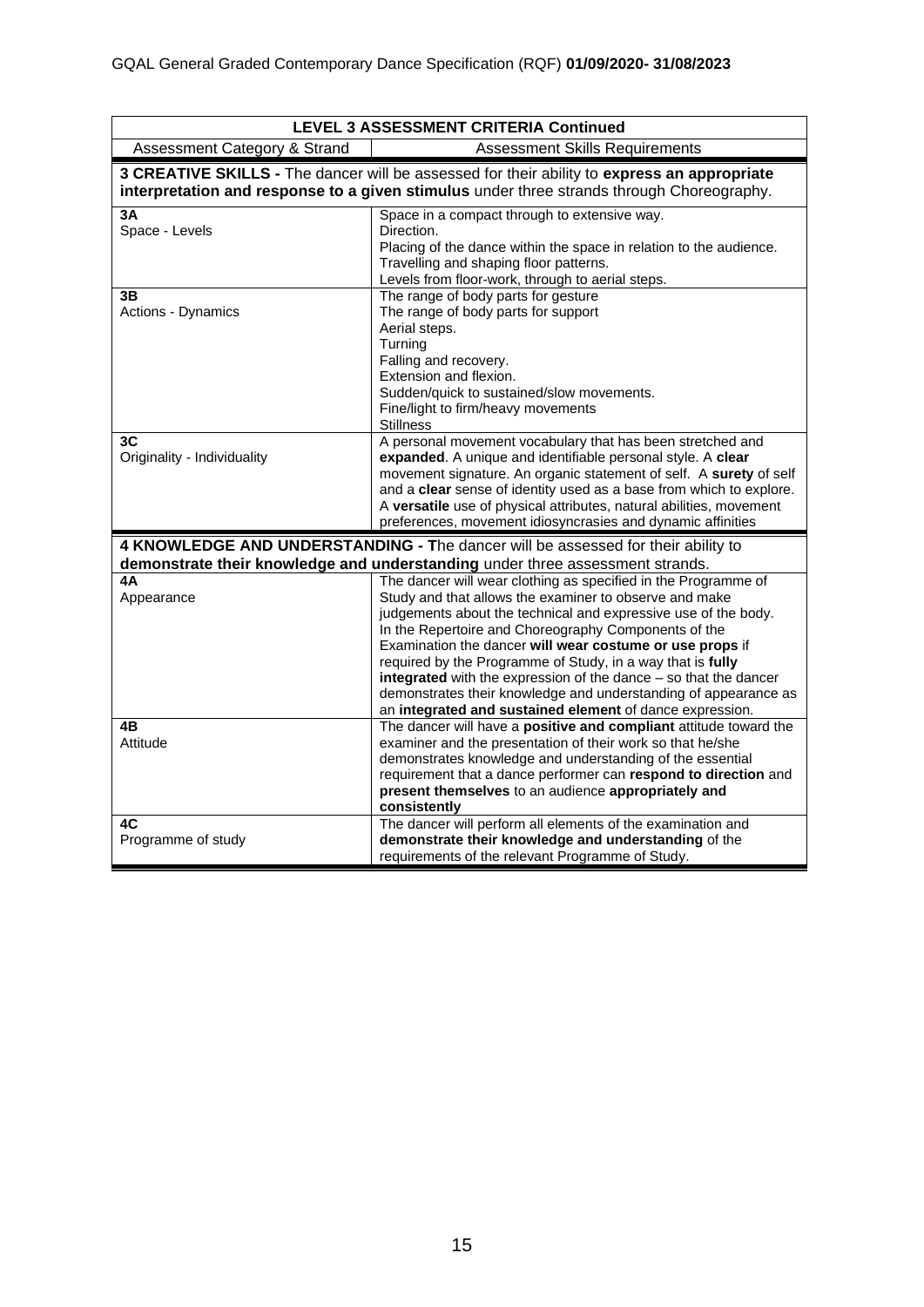#### **16. Marking**

Marks are awarded for the extent to which the performance of a candidate matches each of the four **Assessment Categories** in each of the three **Examination Components** as shown in the **Mark Allocation** table below.

| <b>MARK ALLOCATION</b> |                              |   |                         |   |   |                           |   |   |                        |   |   |                              |   |   |   |
|------------------------|------------------------------|---|-------------------------|---|---|---------------------------|---|---|------------------------|---|---|------------------------------|---|---|---|
|                        | <b>Assessment Categories</b> |   |                         |   |   |                           |   |   |                        |   |   |                              |   |   |   |
| <b>Examination</b>     |                              |   | <b>Technical Skills</b> |   |   | <b>Performance Skills</b> |   |   | <b>Creative Skills</b> |   |   | Knowledge &<br>Understanding |   |   |   |
| <b>Components</b>      | A                            | B | С                       | D | E | A                         | B | С | D                      | А | B | C                            | A | B | C |
| <b>Exercises</b>       | 5                            | 5 | 5                       | 5 |   | 5                         |   |   |                        |   |   |                              |   | 5 |   |
| <b>Combinations</b>    |                              |   |                         |   | 5 |                           |   |   |                        |   |   |                              | 5 |   |   |
| Repertoire             | 5                            | 5 | 5                       | 5 |   | 5                         | 5 | 5 | 5                      |   |   |                              |   | 5 |   |
| Choreography           |                              |   |                         |   |   |                           |   |   | 5                      | 5 | 5 | 5                            |   | 5 |   |

For each **Assessment Category** as shown, a mark between 0 and 5 will be awarded indicating the degree to which the candidate has met the **Required Standard** as defined in the **Marking Grid** below.

| <b>MARKING GRID</b> |              |              |               |               |                 |          |  |  |
|---------------------|--------------|--------------|---------------|---------------|-----------------|----------|--|--|
|                     |              |              |               |               |                 |          |  |  |
| $\overline{6}$      | Required     | Required     | Required      | Required      | <b>Required</b> | Required |  |  |
|                     | standard not | standard     | standard      | standard      | standard        | standard |  |  |
| <b>FINITI</b>       | demonstrated | demonstrated | demonstrated  | demonstrated  | demonstrated    | exceeded |  |  |
|                     |              | in a very    | in a way that | in a way that |                 |          |  |  |
| 邑                   |              | limited way  | is sometimes  | is sometimes  |                 |          |  |  |
|                     |              |              | limited and   | partial and   |                 |          |  |  |
| $\frac{1}{2}$       |              |              | sometimes     | sometimes of  |                 |          |  |  |
| MAI                 |              |              | partial       | the required  |                 |          |  |  |
|                     |              |              |               | standard      |                 |          |  |  |

The descriptions in the **Assessment Criteria** are to be used in conjunction with the requirements of the **Programme of Study** for each Grade. The judgement is made by the examiner in relation to the appropriate **Level/Grade Description**.

## **17. Level Descriptions**

Level Descriptions provide a guide to the qualities and extent of the level of performance that candidates achieving a particular grade are expected to demonstrate. Strength in one area of performance may compensate for weakness in another. A candidate awarded a **Pass** will have demonstrated the overall achievement necessary to match these descriptions. Candidates achieving a **Pass with Merit**, or a **Pass with Distinction**, will have matched and exceeded the qualities of performance described. The Level Descriptions form a context for the examiner judgement and when taken as a whole, are indicative of expectations; they are assessed through the Assessment Components and Assessment Criteria.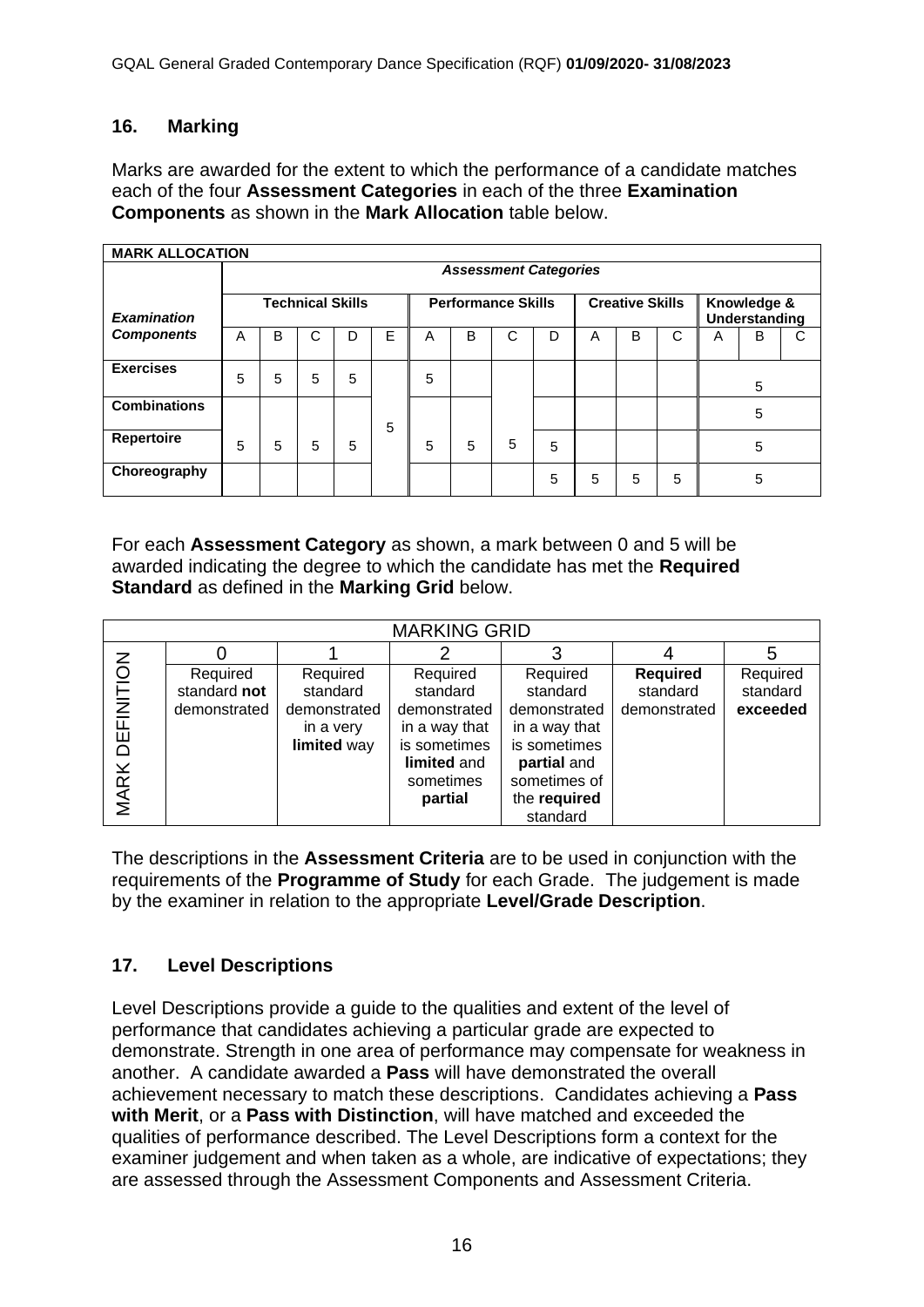**Level 1** Assessment Criteria cover **Grades 1, 2, 3**. **Level 2** Assessment Criteria cover **Grades 4, 5**.

**Level 3** Assessment Criteria cover **Grades 6, 7, 8.**

## **18. National Standards**

The following Level Descriptors and Grade Benchmark Statements are based on the work done by the Council for Dance, Drama and Musical Theatre. The awarding organisations have come together to collectively review the original set of descriptors against the original generic descriptors. The resulting descriptors aim to deliver two functions:

- To provide a set of benchmarks to which future Graded Examinations in Dance qualifications will be developed
- To provide benchmarks which will provide a basis for on-going comparability and maintenance of standards within and between awarding organisations.

| <b>General descriptor</b>                                                                                                                                                                                                                                                                         | Knowledge statement                                                                                                                                                                                                                                                                                        | Skills statement (the holder                                                                                                                                                                                                                                                                                                                                                                                  |  |  |  |  |
|---------------------------------------------------------------------------------------------------------------------------------------------------------------------------------------------------------------------------------------------------------------------------------------------------|------------------------------------------------------------------------------------------------------------------------------------------------------------------------------------------------------------------------------------------------------------------------------------------------------------|---------------------------------------------------------------------------------------------------------------------------------------------------------------------------------------------------------------------------------------------------------------------------------------------------------------------------------------------------------------------------------------------------------------|--|--|--|--|
|                                                                                                                                                                                                                                                                                                   | (the holder)                                                                                                                                                                                                                                                                                               | $can$ )                                                                                                                                                                                                                                                                                                                                                                                                       |  |  |  |  |
| <b>ACHIEVEMENT AT LEVEL 1</b><br>reflects the ability to<br>understand and use and apply<br>relevant knowledge,<br>understanding and skills in<br>relation to an increasing<br>vocabulary of movement and<br>artistic awareness.                                                                  | Demonstrates knowledge<br>and understanding of<br>technique, music or<br>stimulus and performance,<br>which is reflected in the<br>ability to co-ordinate<br>simple movements to<br>produce combinations of<br>steps with appropriate<br>precision and control or<br>through discussion with<br>examiners. | Demonstrate basic<br>techniques through using an<br>increasing vocabulary of<br>movement in their chosen<br>dance discipline, genre.<br>Demonstrate the ability to<br>interpret music or stimulus<br>with a sense of appropriate<br>timing and rhythm for their<br>chosen dance discipline,<br>genre.<br>Demonstrate performance<br>with an increasing<br>confidence and<br>responsiveness to an<br>audience. |  |  |  |  |
| At Grade 1 candidates demonstrate the fundamental basic knowledge of the vocabulary and<br>technical skills for their chosen genre. They are able to perform a simple repertoire with a<br>sense of timing and rhythm and respond to music or stimulus.                                           |                                                                                                                                                                                                                                                                                                            |                                                                                                                                                                                                                                                                                                                                                                                                               |  |  |  |  |
| At Grade 2 candidates demonstrate a developing knowledge of the basic vocabulary and<br>technical skills through the performance of basic repertoire showing timing and rhythm and<br>responsiveness to music or stimulus.                                                                        |                                                                                                                                                                                                                                                                                                            |                                                                                                                                                                                                                                                                                                                                                                                                               |  |  |  |  |
| At Grade 3 candidates demonstrate an increasing knowledge of the vocabulary and<br>technical skills for their chosen genre. They show a more consistent sense of timing and<br>rhythm and responsiveness to music or stimulus through the performance of a developing<br>repertoire of movements. |                                                                                                                                                                                                                                                                                                            |                                                                                                                                                                                                                                                                                                                                                                                                               |  |  |  |  |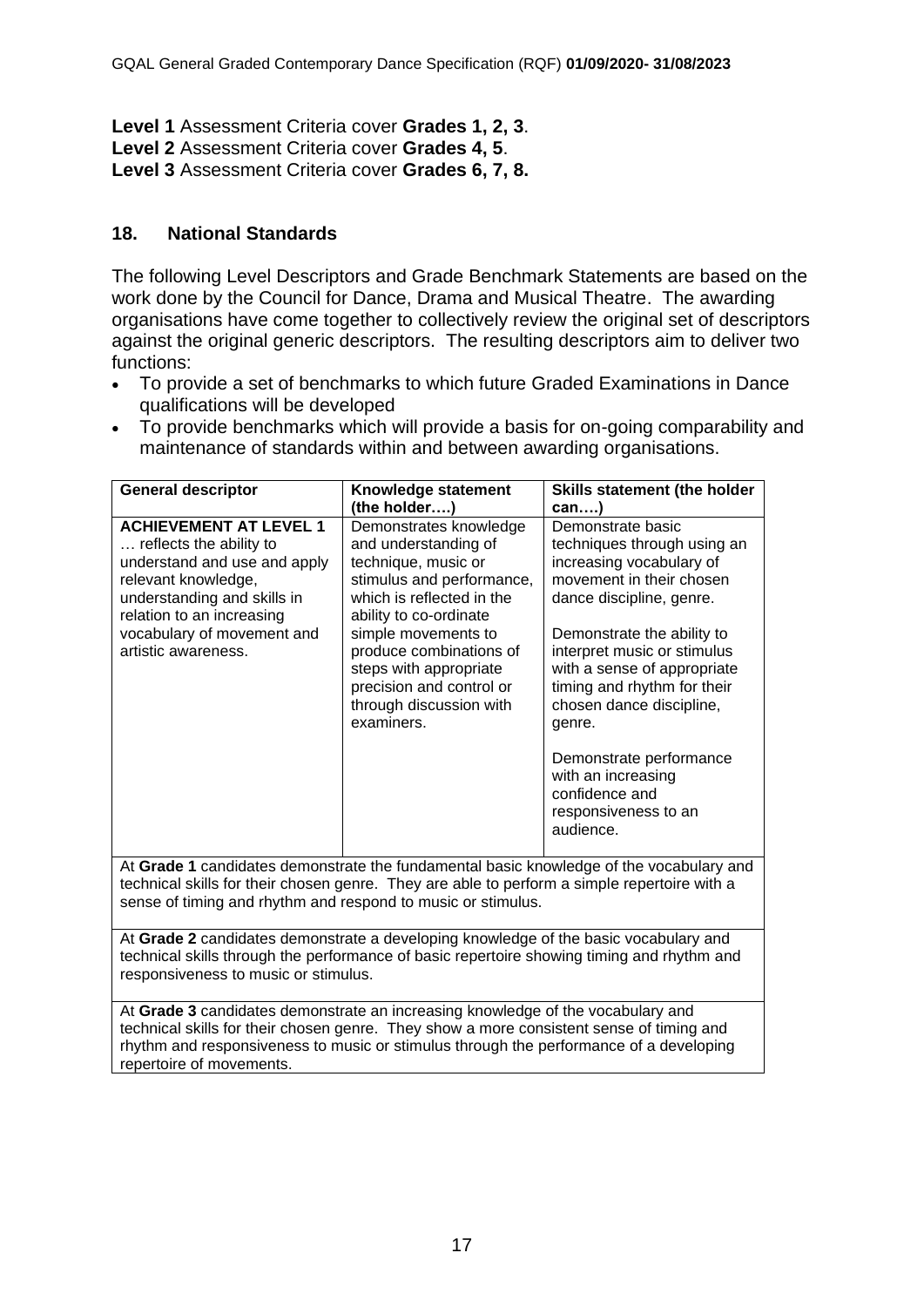| <b>General descriptor</b>                                                                                                                                                                                                                                                 | Knowledge statement                                                                                                                                                                                                                                                                                                       | Skills statement (the holder                                                                                                                                                                                                                                                                                                                                                                                                                                                                                                                                                |  |  |  |  |
|---------------------------------------------------------------------------------------------------------------------------------------------------------------------------------------------------------------------------------------------------------------------------|---------------------------------------------------------------------------------------------------------------------------------------------------------------------------------------------------------------------------------------------------------------------------------------------------------------------------|-----------------------------------------------------------------------------------------------------------------------------------------------------------------------------------------------------------------------------------------------------------------------------------------------------------------------------------------------------------------------------------------------------------------------------------------------------------------------------------------------------------------------------------------------------------------------------|--|--|--|--|
|                                                                                                                                                                                                                                                                           | (the holder)                                                                                                                                                                                                                                                                                                              | can)                                                                                                                                                                                                                                                                                                                                                                                                                                                                                                                                                                        |  |  |  |  |
| <b>ACHIEVEMENT AT LEVEL 2</b><br>reflects the ability to build<br>upon skills, knowledge and<br>understanding in relation to an<br>increasing vocabulary of<br>movement and artistic<br>understanding showing an<br>increased confidence and<br>assurance in application. | Demonstrates a clear<br>knowledge and<br>understanding of<br>technique, music or<br>stimulus and performance<br>which is reflected in the<br>ability to co-ordinate more<br>complex movements to<br>produce combinations of<br>steps with increasing<br>precision and control or<br>through discussion with<br>examiners. | Demonstrate an increasing<br>consolidation of technical<br>skills in their chosen dance<br>discipline, genre.<br>Demonstrate an increased<br>ability to interpret music and<br>display sensitivity to musical<br>content and style appropriate<br>to the dance discipline,<br>genre.<br>Demonstrate an increased<br>range of movements in<br>sequences of greater length<br>and complexity and the<br>ability to sustain an<br>appropriate sense of style of<br>the dance discipline, genre.<br>Demonstrate confidence in<br>performing the movement<br>sequences required. |  |  |  |  |
| At Grade 4, candidates demonstrate a more secure knowledge of the vocabulary and                                                                                                                                                                                          |                                                                                                                                                                                                                                                                                                                           |                                                                                                                                                                                                                                                                                                                                                                                                                                                                                                                                                                             |  |  |  |  |
| technical skills through performance of a more complex repertoire. They show a developing                                                                                                                                                                                 |                                                                                                                                                                                                                                                                                                                           |                                                                                                                                                                                                                                                                                                                                                                                                                                                                                                                                                                             |  |  |  |  |
| understanding of a range of rhythmical sounds or stimulus, accents and timings and an                                                                                                                                                                                     |                                                                                                                                                                                                                                                                                                                           |                                                                                                                                                                                                                                                                                                                                                                                                                                                                                                                                                                             |  |  |  |  |
| understanding of interpretation and use of expression.                                                                                                                                                                                                                    |                                                                                                                                                                                                                                                                                                                           |                                                                                                                                                                                                                                                                                                                                                                                                                                                                                                                                                                             |  |  |  |  |
| At Grade 5 candidates demonstrate sound and secure technique knowledge of the                                                                                                                                                                                             |                                                                                                                                                                                                                                                                                                                           |                                                                                                                                                                                                                                                                                                                                                                                                                                                                                                                                                                             |  |  |  |  |
| vocabulary and technical skills through performance of a increasingly complex repertoire.                                                                                                                                                                                 |                                                                                                                                                                                                                                                                                                                           |                                                                                                                                                                                                                                                                                                                                                                                                                                                                                                                                                                             |  |  |  |  |
| They show an increasing understanding of a range of musical sounds or stimulus, accents                                                                                                                                                                                   |                                                                                                                                                                                                                                                                                                                           |                                                                                                                                                                                                                                                                                                                                                                                                                                                                                                                                                                             |  |  |  |  |
| and timings, an understanding of interpretation and a secure use of expression.                                                                                                                                                                                           |                                                                                                                                                                                                                                                                                                                           |                                                                                                                                                                                                                                                                                                                                                                                                                                                                                                                                                                             |  |  |  |  |

| <b>General descriptor</b>                                                                                                                                                                                                                                                                                          | Knowledge statement                                                                                                                                                                                                                                                                                                           | Skills statement (the holder                                                                                                                                                                                                                                                                                                                                                                                                    |  |  |  |
|--------------------------------------------------------------------------------------------------------------------------------------------------------------------------------------------------------------------------------------------------------------------------------------------------------------------|-------------------------------------------------------------------------------------------------------------------------------------------------------------------------------------------------------------------------------------------------------------------------------------------------------------------------------|---------------------------------------------------------------------------------------------------------------------------------------------------------------------------------------------------------------------------------------------------------------------------------------------------------------------------------------------------------------------------------------------------------------------------------|--|--|--|
|                                                                                                                                                                                                                                                                                                                    | (the holder….)                                                                                                                                                                                                                                                                                                                | can                                                                                                                                                                                                                                                                                                                                                                                                                             |  |  |  |
| <b>ACHIEVEMENT AT LEVEL 3</b><br>reflects the ability to build<br>upon a range of skills,<br>knowledge and understanding<br>in relation to an increasingly<br>refined vocabulary of<br>movement and artistic<br>interpretation showing an<br>increased confidence,<br>assurance and sensitivity in<br>application. | Demonstrates a sound<br>and established<br>knowledge and<br>understanding of the<br>technique and music or<br>stimulus of a particular<br>dance discipline, genre.<br>Demonstrates an<br>increased awareness of<br>performance and an<br>increased understanding<br>of the relationship<br>between performer and<br>audience. | Demonstrate a wide range of<br>movements performed<br>consistently and confidently<br>with technical accuracy and<br>control.<br>Demonstrate an increased<br>sensitivity to a range of<br>content and style appropriate<br>to the dance discipline,<br>genre.<br>Demonstrate dynamics and<br>fluidity of movement<br>incorporating the use of<br>space and a maturity and<br>individuality in interpretation<br>and expression. |  |  |  |
| At Grade 6 candidates demonstrate secure and confident knowledge of the vocabulary,<br>technical skills and performance of complex repertoire in their chosen genre. They show a                                                                                                                                   |                                                                                                                                                                                                                                                                                                                               |                                                                                                                                                                                                                                                                                                                                                                                                                                 |  |  |  |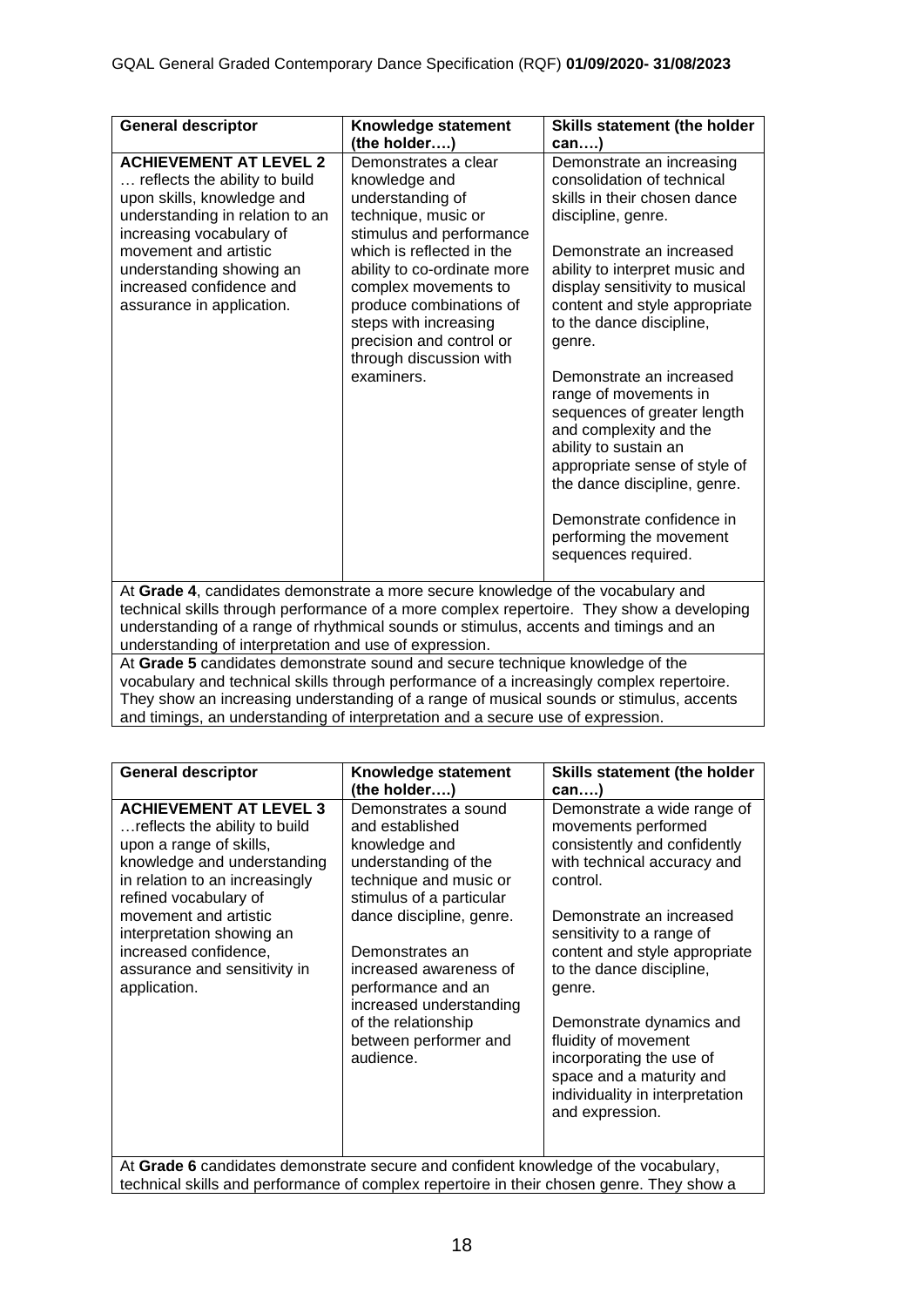clear understanding of a range of musical sounds or stimulus, accents and timings, a sensitive interpretation and begin to show a personal sense of style and confidence in performance.

At **Grade 7** candidates demonstrate detailed and thorough knowledge of the vocabulary, technical skills and performance of complex repertoire in their chosen genre. They show a secure understanding of a range of complex rhythmical sounds or stimulus, accents and timings, a confident and sensitive interpretation and a developing and increasingly assured personal sense of style and confidence in performance.

At **Grade 8** candidates demonstrate a consolidated knowledge of the vocabulary, technical skills and performance of complex repertoire in their chosen genre. They show a consolidated understanding of a range of complex rhythmical sounds or stimulus, accents and timings, a confident, sensitive and varied interpretation and a developing and an assured personal sense of style and confidence in performance.

#### **19. Candidates with Additional Needs**

Information on assessment, examination and entry requirements for candidates with additional needs are published on the GQAL website and are also provided in the Teachers Handbook. In addition you can contact GQAL Head Office.

#### **20. Examination Results**

Results and certificates will normally be issued six weeks after the date of the examination. This time is necessary to ensure that all results are properly standardised and checked by GQAL.

#### **21. Awards of Pass, Pass with Merit, or Pass with Distinction**

Depending on the level of performance demonstrated during the examination a candidate may be awarded either a Pass, or a Pass with Merit, or a Pass with Distinction. Each award broadly corresponds with the following descriptions of achievement and requires that the candidate obtains or exceeds the minimum number of marks set as the boundary for the award.